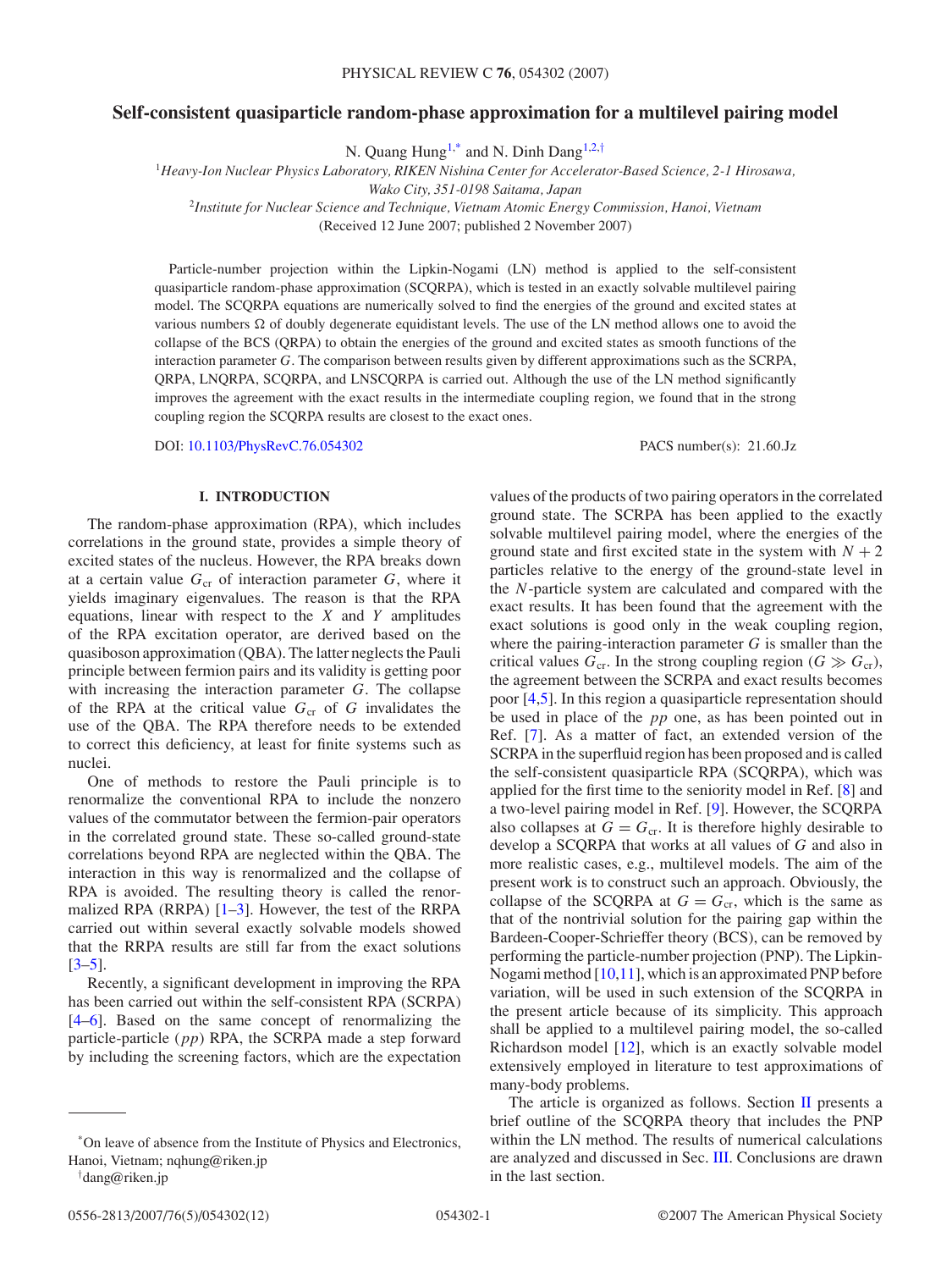#### **II. FORMALISM**

# **A. Model Hamiltonian**

<span id="page-1-0"></span>The Richardson model (also called the multilevel pairing model, picket-fence model, or ladder model) was described in detail in Refs. [\[4–6,12\]](#page-11-0). It consists of  $\Omega$  doubly-fold equidistant levels interacting via a pairing force with a constant parameter *G*. The model Hamiltonian is given as

$$
H = \sum_{j=1}^{\Omega} (\epsilon_j - \lambda) N_j - G \sum_{j,j'=1}^{\Omega} P_j^{\dagger} P_{j'},
$$
 (1)

where  $\epsilon_j$  are the single-particle energies on the *j* shells. The particle-number operator  $N_j$  and pairing operators  $P_j^{\dagger}$ ,  $P_j$  on the *j*-th orbital (with unit shell degeneracy  $j + 1/2 \equiv 1$ ) are defined as

$$
N_j = a_j^{\dagger} a_j + a_{j}^{\dagger} a_{-j}, \qquad (2)
$$

$$
P_j^{\dagger} = a_j^{\dagger} a_{-j}^{\dagger}, \quad P_j = (P_j^{\dagger})^{\dagger}.
$$
 (3)

These operators fulfill the following exact commutation relations

$$
[P_j, P_{j'}^{\dagger}] = \delta_{jj'} (1 - N_j), \tag{4}
$$

$$
[N_j, P_{j'}^{\dagger}] = 2\delta_{jj'} P_{j'}^{\dagger}, \quad [N_j, P_{j'}] = -2\delta_{jj'} P_{j'}.
$$
 (5)

By using the Bogoliubov transformation from particle operators  $a_j^{\dagger}$  and  $a_j$  to quasiparticle ones  $\alpha_j^{\dagger}$  and  $\alpha_j$ 

$$
a_j^{\dagger} = u_j \alpha_j^{\dagger} + v_j \alpha_{-j}, \quad a_{-j} = u_j \alpha_{-j} - v_j \alpha_j^{\dagger},
$$
 (6)

the pairing Hamiltonian in Eq. (1) is transformed into the quasiparticle Hamiltonian as [\[13,14\]](#page-11-0)

$$
H = a + \sum_{j} b_{j} \mathcal{N}_{j} + \sum_{j} c_{j} (\mathcal{A}_{j}^{\dagger} + \mathcal{A}_{j}) + \sum_{jj'} d_{jj'} \mathcal{A}_{j}^{\dagger} \mathcal{A}_{j'}
$$
  
+ 
$$
\sum_{jj'} g_{j}(j') (\mathcal{A}_{j'}^{\dagger} \mathcal{N}_{j} + \mathcal{N}_{j} \mathcal{A}_{j'})
$$
  
+ 
$$
\sum_{jj'} h_{jj'} (\mathcal{A}_{j}^{\dagger} \mathcal{A}_{j'}^{\dagger} + \mathcal{A}_{j'} \mathcal{A}_{j}) + \sum_{jj'} q_{jj'} \mathcal{N}_{j} \mathcal{N}_{j'}, \quad (7)
$$

where  $\mathcal{N}_j$  is the quasiparticle-number operator, whereas  $\mathcal{A}_j^{\dagger}$ and  $A_i$  are the creation and destruction operators of a pair of time-conjugated quasiparticles:

$$
\mathcal{N}_j = \alpha_j^{\mathsf{T}} \alpha_j + \alpha_{-j}^{\mathsf{T}} \alpha_{-j},\tag{8}
$$

$$
\mathcal{A}_j^\dagger = \alpha_j^\dagger \alpha_{-j}^\dagger, \quad \mathcal{A}_j = (\mathcal{A}_j^\dagger)^\dagger. \tag{9}
$$

The commutation relations among operators  $\mathcal{N}_j$ ,  $\mathcal{A}_j^{\dagger}$ , and  $\mathcal{A}_j$ are similar to those for particle operators in Eqs.  $(4)$  and  $(5)$ , namely

$$
[\mathcal{A}_j, \mathcal{A}_{j'}^\dagger] = \delta_{jj'} (1 - \mathcal{N}_j), \tag{10}
$$

$$
[\mathcal{N}_j, \mathcal{A}_{j'}^\dagger] = 2\delta_{jj'}\mathcal{A}_{j'}^\dagger, \quad [\mathcal{N}_j, \mathcal{A}_{j'}] = -2\delta_{jj'}\mathcal{A}_{j'}.
$$
 (11)

The coefficients  $a, b_j, c_j, d_{jj'}, g_j(j'), h_{jj'}, q_{jj'}$  in Eq. (7) are given in terms of the coefficients  $u_j$ ,  $v_j$  of the Bogoliubov transformation, and the single-particle energies  $\epsilon_j$  as (see, e.g.,

Ref. [\[13,14\]](#page-11-0))

$$
a = 2\sum_{j} (\epsilon_j - \lambda) v_j^2 - G\left(\sum_j u_j v_j\right)^2 - G\sum_j v_j^4,
$$
\n(12)

$$
b_j = (\epsilon_j - \lambda)(u_j^2 - v_j^2) + 2Gu_j v_j \sum_{j'} u_{j'} v_{j'} + G v_j^4,
$$
 (13)

$$
c_j = 2(\epsilon_j - \lambda)u_j v_j - G(u_j^2 - v_j^2) \sum_{j'} u_{j'} v_{j'} - 2Gu_j v_j^3,
$$
 (14)

$$
d_{jj'} = -G(u_j^2 u_{j'}^2 + v_j^2 v_{j'}^2) = d_{j'j},
$$
\n(15)

$$
g_j(j') = Gu_j v_j \left( u_{j'}^2 - v_{j'}^2 \right),\tag{16}
$$

$$
h_{jj'} = \frac{G}{2} \left( u_j^2 v_{j'}^2 + v_j^2 u_{j'}^2 \right) = h_{j'j}, \tag{17}
$$

$$
q_{jj'} = -G u_j v_j u_{j'} v_{j'} = q_{j'j}.
$$
 (18)

The single-particle energies are given as  $\epsilon_j = j\epsilon$ , where  $j = j$  $1, \ldots, \Omega$ , and  $\epsilon$  is the level distance chosen to be equal to 1 MeV in the present work. The chemical potential *λ* and the coefficients  $u_j$  and  $v_j$  are determined by solving the gap equations discussed in the next section.

#### **B. Gap and number equations**

### *1. Renormalized BCS*

It is well known that the Pauli principle between the quasiparticle-pair operators  $A_j$  and  $A_{j'}^{\dagger}$  is neglected within the conventional BCS, which assumes that  $\langle BCS| \mathcal{N}_i | BCS \rangle = 0$ within the BCS ground state  $|BCS\rangle$ . A simple way to restore the Pauli principle is to introduce a new ground state  $|0\rangle$  in which the correlations among quasiparticles lead to nonzero values of the quasiparticle occupation numbers so that the contribution of the  $\mathcal{N}_j$  term at the right-hand side of Eq. (10) is preserved. By doing so, the BCS equations are renormalized and the resulting theory is called the renormalized BCS (RBCS) [\[15\]](#page-11-0). Within the RBCS the commutator between the quasiparticle-pair operators are defined as

with

$$
\langle \bar{0} | [\mathcal{A}_j, \mathcal{A}_{j'}^\dagger] | \bar{0} \rangle = \delta_{jj'} \langle \mathcal{D}_j \rangle, \tag{19}
$$

$$
\mathcal{D}_j = 1 - \mathcal{N}_j, \quad \langle \mathcal{D}_j \rangle = 1 - 2n_j, \tag{20}
$$

where  $n_i$  is the quasiparticle number in the correlated ground state  $|\bar{0}\rangle$ 

$$
n_j \equiv \frac{1}{2} \langle \bar{0} | \mathcal{N}_j | \bar{0} \rangle \neq 0. \tag{21}
$$

Taking into account Eq. (19) and performing a constrained variational calculation to minimize the Hamiltonian  $H \equiv$  $H' - \lambda \hat{N}$ , where  $\hat{N} = \sum_j N_j$  is the particle-number operator, the RBCS equations for the pairing gap  $\Delta$  and particle number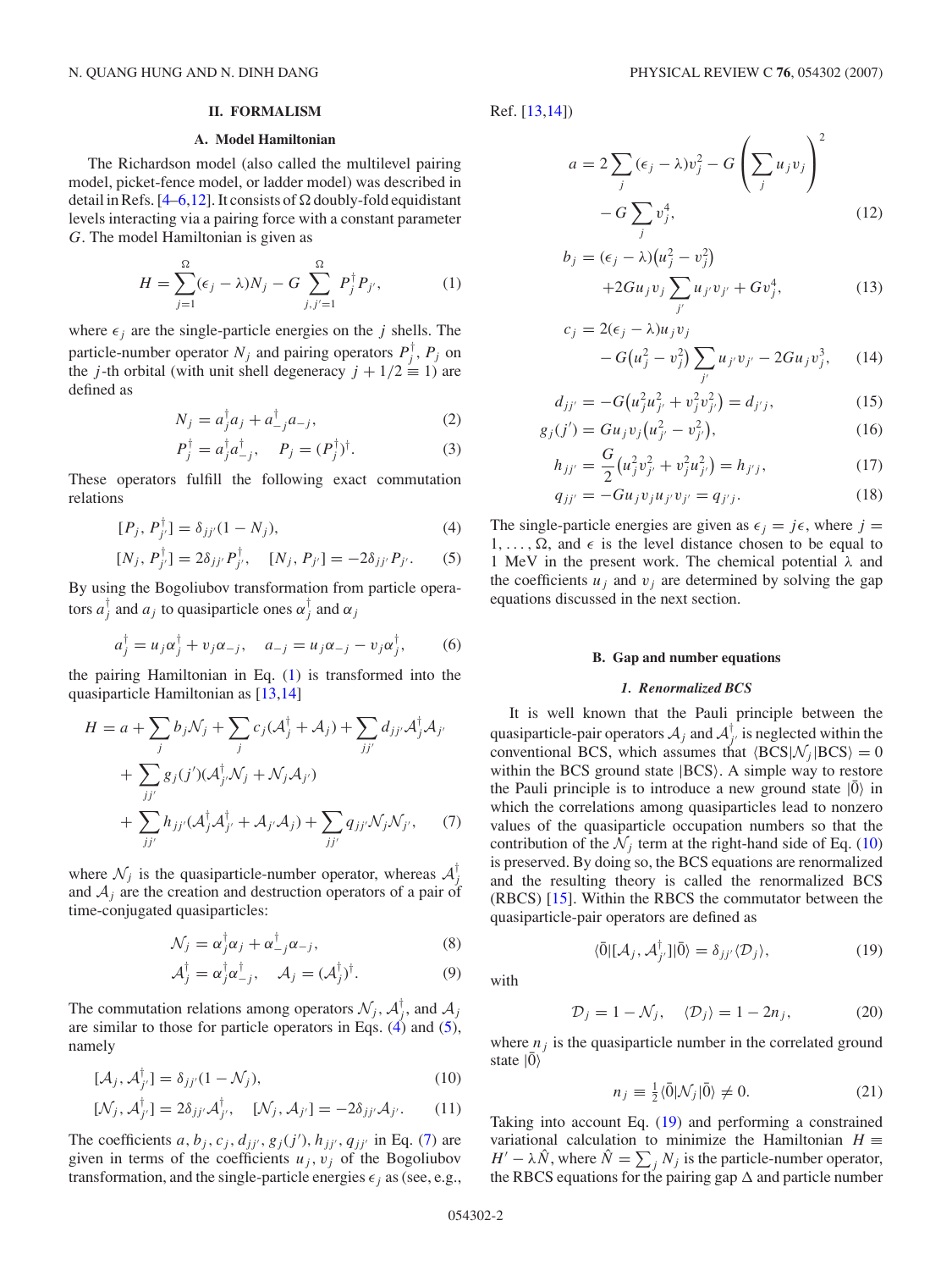<span id="page-2-0"></span>*N* have been derived as [\[15\]](#page-11-0)

$$
\Delta = G \sum_{j} \tau_{j}, \quad N = 2 \sum_{j} \rho_{j}, \tag{22}
$$

where

$$
\tau_j = u_j v_j \langle \mathcal{D}_j \rangle, \quad \rho_j = v_j^2 \langle \mathcal{D}_j \rangle + \frac{1}{2} (1 - \langle \mathcal{D}_j \rangle), \quad (23)
$$

$$
u_j^2 = \frac{1}{2} \left( 1 + \frac{\epsilon_j - Gv_j^2 - \lambda}{E_j} \right),
$$
  
\n
$$
v_j^2 = \frac{1}{2} \left( 1 - \frac{\epsilon_j - Gv_j^2 - \lambda}{E_j} \right),
$$
  
\n
$$
E_j = \sqrt{(\epsilon_j - Gv_j^2 - \lambda)^2 + \Delta^2}.
$$
\n(25)

The renormalization factors  $\langle \mathcal{D}_i \rangle$ , called the ground-state correlation factors, are obtained by solving the SCQRPA equations discussed later in this article (see Sec. [II D2\)](#page-3-0). The internal energy of the system within the RBCS ground state (the RBCS ground-state energy) is given as

$$
E_{\text{g.s.}}^{\text{RBCS}} = 2\sum_{j} (\epsilon_j - \lambda)\rho_j - \frac{\Delta^2}{G} - G\sum_{j} \rho_j^2. \qquad (26)
$$

By setting  $\langle D_j \rangle = 1$ , the RBCS equations go back to the wellknown BCS ones.

### *2. BCS with SCQRPA correlations*

In the minimization procedure, which leads to the equation (see, e.g., Ref. [\[16\]](#page-11-0))

$$
\langle \bar{0} | [H, \mathcal{A}_j^{\dagger}] | \bar{0} \rangle = 0, \tag{27}
$$

the RBCS ignores the expectation values  $\langle A_j^{\dagger}, A_j \rangle \equiv$  $\langle \overline{0} | A_{j'}^{\dagger} A_j | \overline{0} \rangle$  and  $\langle A_{j'} A_j \rangle \equiv \langle \overline{0} | A_{j'} A_j | \overline{0} \rangle$  of the products of pair operators in the correlated quasiparticle ground state  $|\bar{0}\rangle$ . By retaining these screening factors in calculating the left-hand side of Eq.  $(27)$ , we derive from Eq.  $(27)$  an equation for the level-dependent pairing gap in the form

$$
\Delta_j = G \frac{\sum_{j'} u_{j'} v_{j'} \langle \mathcal{D}_j \mathcal{D}_{j'} \rangle}{\langle \mathcal{D}_j \rangle},\tag{28}
$$

with the single-particle energies  $\epsilon_j$  in the expressions for  $u_j$ and  $v_j$  in Eq. (24) being renormalized to  $\epsilon'_j$  as

$$
\epsilon'_{j} = \epsilon_{j} + \frac{G}{\langle \mathcal{D}_{j} \rangle} \sum_{j'} \left( u_{j'}^{2} - v_{j'}^{2} \right) \left( \langle \mathcal{A}_{j}^{\dagger} \mathcal{A}_{j'}^{\dagger} \rangle + \langle \mathcal{A}_{j}^{\dagger} \mathcal{A}_{j'} \rangle \right). \tag{29}
$$

We call Eq.  $(28)$  the BCS gap equation with SCQRPA correlations, and use the abbreviation BCS1 to denote this approach, having in mind that it includes the screening factors  $\langle A_j^{\dagger} A_{j'}^{\dagger} \rangle$ and  $\langle A_J^{\dagger} A_{J'} \rangle$  in the renormalized single-particle energies given by Eq. (29). These screening factors are found by solving Eqs. (28) and (29) self-consistently with the SCQRPA ones to be discussed later in Sec. IID, where the explicit expressions of the screening factors are given in terms of the SCQRPA forward- and backward-going ( $\mathcal X$  and  $\mathcal Y$ ) amplitudes. The limit case of Eqs. (28) and (29) for a degenerate two-level model is studied in Ref. [\[9\]](#page-11-0).

The right-hand side of Eq.  $(28)$  contains the expectation values  $\langle D_j D_{j'} \rangle$ , whose exact treatment is not possible as it involves an infinite series in terms of the products of  $A_j^{\dagger}A_jA_{j'}^{\dagger}A_{j'}$  [\[9\]](#page-11-0), or an infinite boson expansion [\[17\]](#page-11-0), which again needs to be truncated at a certain order. In Ref. [\[9\]](#page-11-0) this series is truncated at the first order, whereas the consideration in Ref. [\[17\]](#page-11-0) is limited up to the four-boson terms. Such expansion is based on the method of treating the single-particle (quasiparticle) density used by Rowe in Ref. [\[2\]](#page-11-0) or a mapping employed in Ref. [\[3\]](#page-11-0). In the numerical calculations within the present article we treat these terms approximately as follows. By noticing that the expectation values  $\langle D_j D_{j'} \rangle$ are present in the ratios  $\langle D_j D_{j'} \rangle / \langle D_j \rangle$  or, more generally,  $\langle \mathcal{D}_j \mathcal{D}_{j'} \rangle / \sqrt{\langle \mathcal{D}_j \rangle \langle \mathcal{D}_{j'} \rangle}$ , and that

$$
\langle \mathcal{D}_j \mathcal{D}_{j'} \rangle = \langle \mathcal{D}_j \rangle \langle \mathcal{D}_{j'} \rangle + \delta \mathcal{N}_{jj'}, \text{ with}
$$
  

$$
\delta \mathcal{N}_{jj'} = \langle \mathcal{N}_j \mathcal{N}_{j'} \rangle - \langle \mathcal{N}_j \rangle \langle \mathcal{N}_{j'} \rangle, \tag{30}
$$

we rewrite these ratios as

$$
\frac{\langle \mathcal{D}_j \mathcal{D}_{j'} \rangle}{\sqrt{\langle \mathcal{D}_j \rangle \langle \mathcal{D}_{j'} \rangle}} = \sqrt{\langle \mathcal{D}_j \rangle \langle \mathcal{D}_{j'} \rangle} + \frac{\delta \mathcal{N}_{jj'}}{\sqrt{\langle \mathcal{D}_j \rangle \langle \mathcal{D}_{j'} \rangle}}.
$$
(31)

The numerator  $\delta \mathcal{N}_{jj'}$  of the last term at the right-hand side of Eq. (31) can be estimated by using the mean-field contraction as

$$
\delta \mathcal{N}_{jj'} \simeq 2\delta_{jj'} n_j (1 - n_j) = \delta_{jj'} (\delta \mathcal{N}_j)^2, \tag{32}
$$

where  $(\delta \mathcal{N}_j)^2 \equiv \langle \mathcal{N}_j^2 \rangle - \langle \mathcal{N}_j \rangle^2 = 2n_j(1 - n_j)$  is the quasiparticle-number fluctuation on the *j* -th orbital. This quantity is much smaller than 1, whereas the denominator  $\sqrt{\langle D_j \rangle \langle D_{j'} \rangle}$ , which is also the first term at the right-hand side of Eq.  $(31)$ , is comparable with 1 as the ground-state correlations factors  $\langle D_i \rangle$  are not much smaller than 1. Therefore the last term at the right-hand side of Eq. (31) can be safely neglected so that

$$
\frac{\langle \mathcal{D}_j \mathcal{D}_{j'} \rangle}{\sqrt{\langle \mathcal{D}_j \rangle \langle \mathcal{D}_{j'} \rangle}} \simeq \sqrt{\langle \mathcal{D}_j \rangle \langle \mathcal{D}_{j'} \rangle}.
$$
 (33)

Consequently, the ratio  $\langle D_j D_{j'} \rangle / \langle D_j \rangle$  in the sum over *j'* at the right-hand side of Eq. (28) can be simply approximated with  $\langle \mathcal{D}_{j'} \rangle$ .<sup>1</sup> In this case Eq. (28) takes the same level-independent form as that of Eq. (22) for the RBCS gap except that the single-particle energies in  $u_{j'}$  and  $v_{j'}$  are now given by Eq. (29). In the rest of the article, such level-independent approximation for the pairing gap is assumed, whose numerical accuracy is checked in the Appendix.

<sup>&</sup>lt;sup>1</sup>In Refs. [\[4,5\]](#page-11-0) the factorization  $\langle N_j N_{j'} \rangle \simeq \langle N_j \rangle \langle N_{j'} \rangle$  ( $j = p, h$ ) was straightforwardly used to close the SCRPA equations because  $\langle N_h \rangle \langle N_{h'} \rangle$ , whose value in the Hartree-Fock (HF) limit is 4, is much larger than the particle-number fluctuation  $(\delta N_h)^2 = 2f_h(1 - f_h)$ . This is no longer the case for quasiparticle numbers, where  $(\delta \mathcal{N}_j)^2$ are of the same order with  $\langle \mathcal{N}_i \rangle^2$ .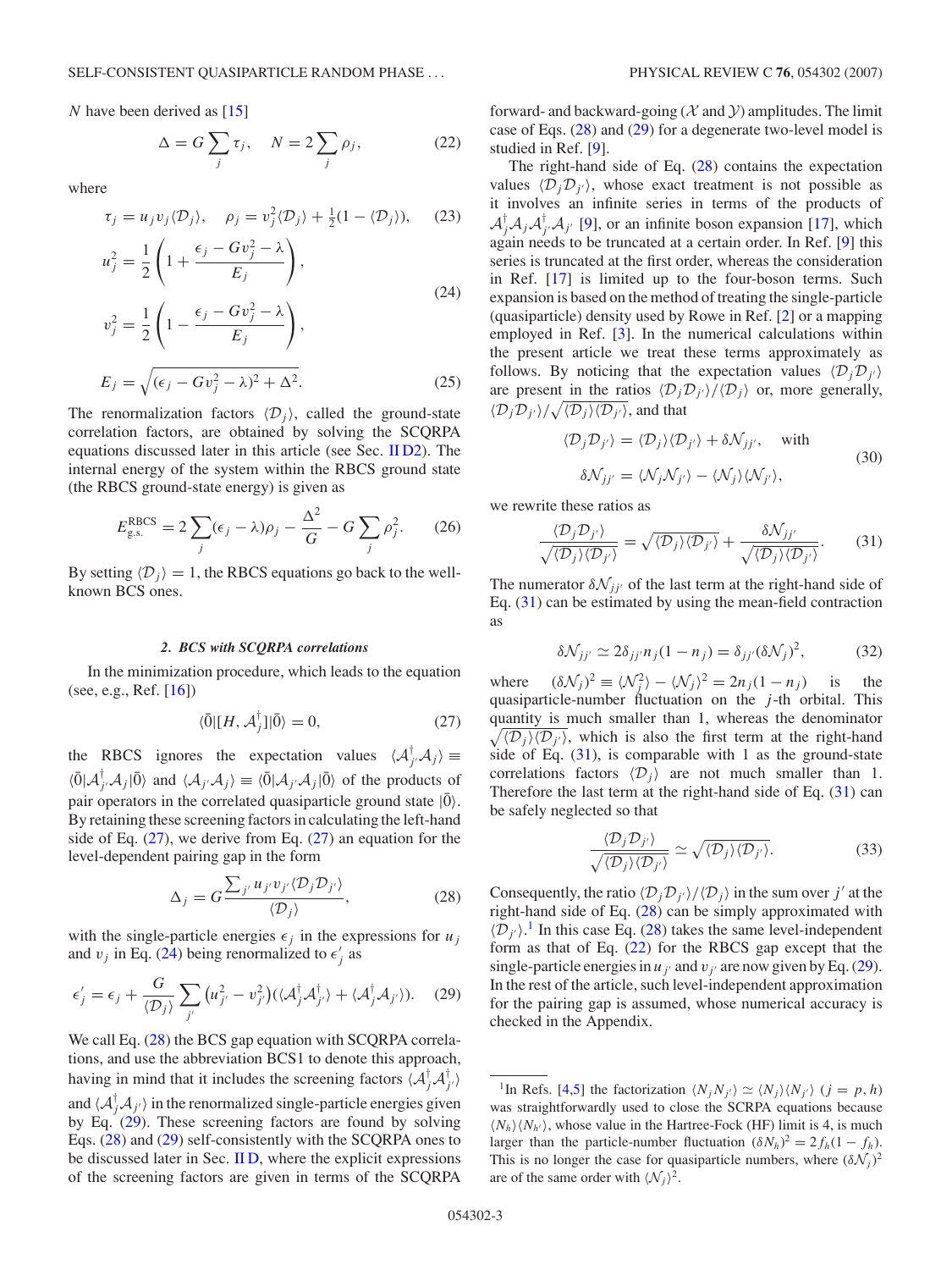#### <span id="page-3-0"></span>**C. Lipkin-Nogami method with SCQRPA correlations**

The main drawback of the BCS is that its wave function is not an eigenstate of the particle-number operator  $\hat{N}$ . The BCS, therefore, suffers from an inaccuracy caused by the particlenumber fluctuations. The collapse of the BCS at a critical value  $G_{cr}$  of the pairing parameter  $G$ , below which it has only a trivial solution with zero pairing gap, is intimately related to the particle-number fluctuations within BCS [\[11\]](#page-11-0). This defect is cured by projecting out the component of the wave function that corresponds to the right number of particles. The Lipkin-Nogami (LN) method is an approximated PNP, which has been shown to be simple and yet efficient in many realistic calculations (see Ref. [\[18\]](#page-11-0) for a recent detailed clarification of the use of the LN method). This method, discussed in detail in Refs. [\[10,11\]](#page-11-0), is a PNP before variation based on the BCS wave function, therefore the Pauli principle between the quasiparticle-pair operators Eq. [\(10\)](#page-1-0) is still neglected within the original version of this method. In the present work, to restore the Pauli principle we propose a renormalization of the LN method, which we refer to as the renormalized LN (RLN) method or LN method with SQRPA correlations (LN1) when they are based on the RBCS or BCS1, respectively. Similarly to the BCS1 (RBCS), the LN1 (RLN) includes the quasiparticle correlations in the correlated ground state  $|0\rangle$ , and the LN1 (RLN) equations are obtained by carrying out the variational calculation to minimize Hamiltonian  $\tilde{H} \equiv H' - \lambda \hat{N} - \lambda_2 \hat{N}^2$ . The LN1 equations obtained in this way have the form

$$
\tilde{\Delta} = G \sum_{j} \tilde{\tau}_{j}, \quad N = 2 \sum_{j} \tilde{\rho}_{j}, \tag{34}
$$

$$
\tilde{\epsilon}_j = \epsilon'_j + (4\lambda_2 - G)\tilde{v}_j^2, \quad \lambda = \lambda_1 + 2\lambda_2(N+1), \quad (35)
$$

where

$$
\tilde{\tau}_j = \tilde{u}_j \tilde{v}_j \langle \mathcal{D}_j \rangle, \quad \tilde{\rho}_j = \tilde{v}_j^2 \langle \mathcal{D}_j \rangle + \frac{1}{2} (1 - \langle \mathcal{D}_j \rangle), \quad (36)
$$

$$
\tilde{u}_j^2 = \frac{1}{2} \left( 1 + \frac{\tilde{\epsilon}_j - \lambda}{\tilde{E}_j} \right), \quad \tilde{v}_j^2 = \frac{1}{2} \left( 1 - \frac{\tilde{\epsilon}_j - \lambda}{\tilde{E}_j} \right),
$$
  

$$
\tilde{E}_j = \sqrt{(\tilde{\epsilon}_j - \lambda)^2 + \tilde{\Delta}^2}.
$$
 (37)

The coefficient  $\lambda_2$  has the following form [\[19\]](#page-11-0)

$$
\lambda_2 = \frac{G \sum_j (1 - \tilde{\rho}_j) \tilde{\tau}_j \sum_{j'} \tilde{\rho}_{j'} \tilde{\tau}_{j'} - \sum_j (1 - \tilde{\rho}_j)^2 \tilde{\rho}_j^2}{\left[\sum_j \tilde{\rho}_j (1 - \tilde{\rho}_j)\right]^2 - \sum_j (1 - \tilde{\rho}_j)^2 \tilde{\rho}_j^2}, \quad (38)
$$

which becomes the expression given in the original article [\[11\]](#page-11-0) of the LN method in the limit of  $\langle D_j \rangle = 1$  and  $\epsilon'_j = \epsilon_j$ . The internal energy obtained within the LN1 ground state (the LN1 ground-state energy) is given as

$$
E_{\rm g.s.}^{\rm LNI} = 2\sum_{j} (\epsilon_j - \lambda)\tilde{\rho}_j - \frac{\tilde{\Delta}^2}{G} - G \sum_{j} \tilde{\rho}_j^2 - \lambda_2 \Delta N^2, \quad (39)
$$

where the expression for the particle-number fluctuation  $\Delta N^2$ in terms of  $\tilde{u}_i$ ,  $\tilde{v}_i$ , and  $n_i \equiv (1 - \langle \mathcal{D}_i \rangle)/2$  has been derived in Ref. [\[14\]](#page-11-0). The LN1 equations becomes the RLN equations by replacing the renormalized single-particle energies  $\epsilon'_j$  defined in Eq. [\(29\)](#page-2-0) with  $\epsilon_j$ . The RLN equations return to the BCS ones in the limit case, when  $\lambda_2 = 0$  and  $\langle \mathcal{D}_i \rangle = 1$ .

#### **D. SCQRPA equations**

### *1. QRPA*

The QRPA excited state  $|v\rangle$  is constructed by acting the QRPA operator *Q*† *ν*

$$
Q_{\nu}^{\dagger} = \sum_{j} \left( X_{j}^{\nu} \mathcal{A}_{j}^{\dagger} - Y_{j}^{\nu} \mathcal{A}_{j} \right), \quad Q_{\nu} = (Q_{\nu}^{\dagger})^{\dagger}, \tag{40}
$$

on the QRPA ground state  $|0\rangle$  as

$$
|\nu\rangle = Q_{\nu}^{\dagger}|0\rangle,\tag{41}
$$

where  $|0\rangle$  is defined as the vacuum for the operator (40), i.e.,

$$
Q_{\nu}|0\rangle = 0.\tag{42}
$$

The QBA assumes the following relation

$$
\langle 0 | [\mathcal{A}_j, \mathcal{A}_{j'}^\dagger] | 0 \rangle = \delta_{jj'}.
$$
 (43)

Within the QBA the QRPA amplitude  $X_j^{\nu}$  and  $Y_j^{\nu}$  obey the well-known normalization (orthogonality) conditions

$$
\sum_{j} \left( X_j^{\nu} X_j^{\nu'} - Y_j^{\nu} Y_j^{\nu'} \right) = \delta_{\nu \nu'}, \tag{44}
$$

to guarantee that the QRPA operators (40) are bosons, i.e.,

$$
\langle 0 | [Q_{\nu}, Q_{\nu'}^{\dagger}] | 0 \rangle = \delta_{\nu \nu'}.
$$
 (45)

By linearizing the equation of motion with respect to Hamiltonian [\(7\)](#page-1-0) and operators (40), the set of linear QRPA equations is derived and presented in the matrix form as follows

$$
\begin{pmatrix} A & B \\ B & A \end{pmatrix} \begin{pmatrix} X_j^{\nu} \\ Y_j^{\nu} \end{pmatrix} = \omega_{\nu} \begin{pmatrix} X_j^{\nu} \\ -Y_j^{\nu} \end{pmatrix}, \tag{46}
$$

where the QRPA submatrices are given as

$$
A_{jj'} = 2(b_j + 2q_{jj'})\delta_{jj'} + d_{jj'},
$$
 (47)

$$
B_{jj'} = 2(1 - \delta_{jj'})h_{jj'},
$$
\n(48)

and the eigenvalues  $\omega_v \equiv \mathcal{E}_v - \mathcal{E}_0$  are the energies  $\mathcal{E}_v$  of the excited states relative to that of the ground-state level,  $\mathcal{E}_0$ . The QRPA ground-state energy is given as the sum of the BCS ground-state energy  $E_{\text{g.s.}}^{\text{BCS}}$  and the QRPA correlation energy as follows  $[2,20]$ 

$$
E_{\rm g.s}^{\rm QRPA} = E_{\rm BCS} + \frac{1}{2} \left[ \sum_{\nu} \omega_{\nu} - \left( \sum_{j} A_{jj} \right) \right]. \tag{49}
$$

### *2. Renormalized QRPA*

To restore the Pauli principle, the QRPA is renormalized based on Eq. [\(19\)](#page-1-0) instead of the QBA (43). The RQRPA operators are introduced as [\[20\]](#page-11-0)

$$
\mathcal{Q}_{\nu}^{\dagger} = \sum_{j} \frac{1}{\sqrt{\langle \mathcal{D}_{j} \rangle}} \big( \mathcal{X}_{j}^{\nu} \mathcal{A}_{j}^{\dagger} - \mathcal{Y}_{j}^{\nu} \mathcal{A}_{j} \big), \quad \mathcal{Q}_{\nu} = (\mathcal{Q}_{\nu}^{\dagger})^{\dagger}, \quad (50)
$$

which are bosons within the quasiparticle correlated ground state  $|0\rangle$ , i.e.,

$$
\langle \bar{0} | [\mathcal{Q}_{\nu}, \mathcal{Q}_{\nu'}^{\dagger}] | \bar{0} \rangle = \delta_{\nu \nu'}, \tag{51}
$$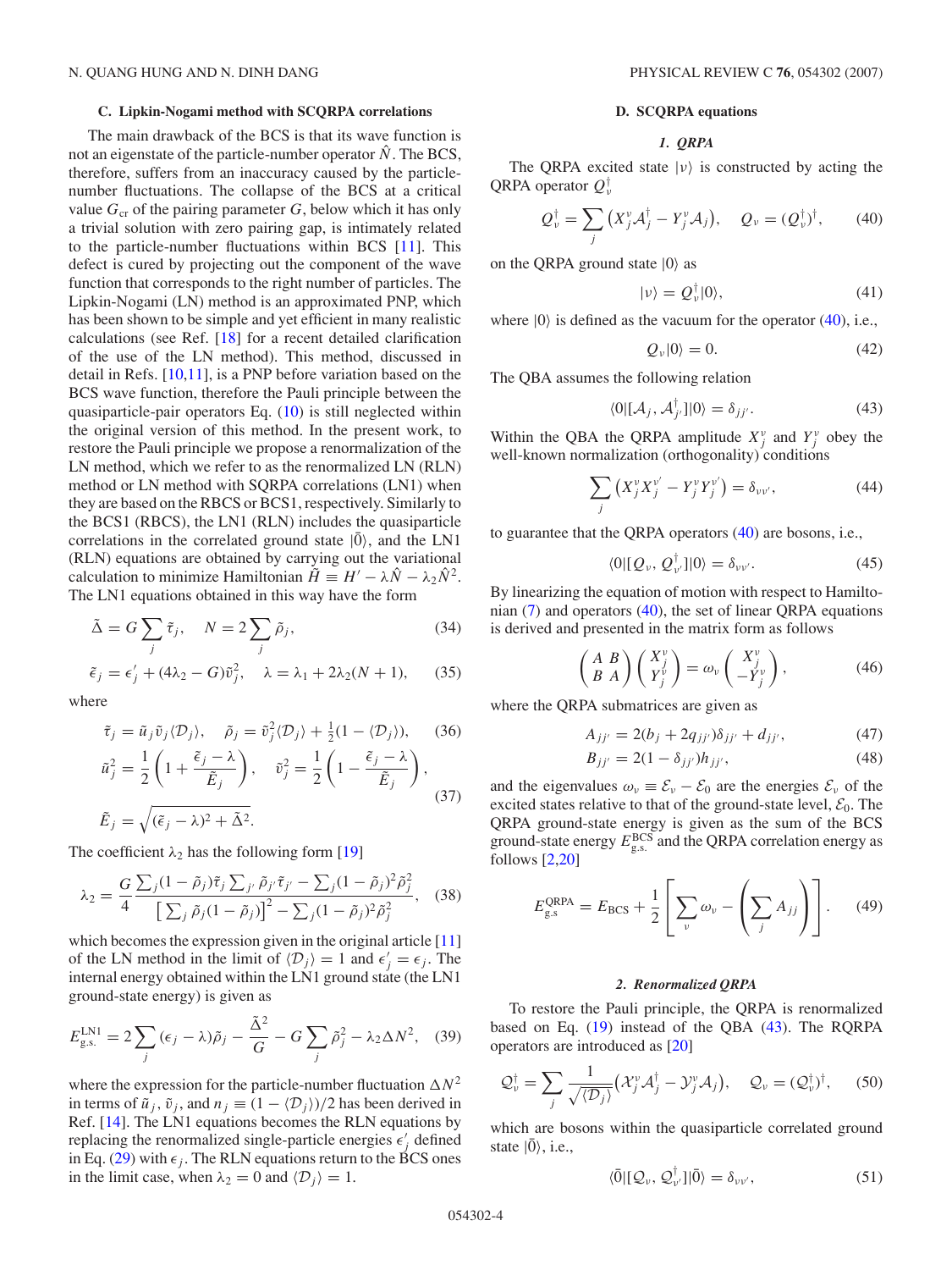if the  $\mathcal{X}^{\nu}_{j}$  and  $\mathcal{Y}^{\nu}_{j}$  amplitudes satisfy the same orthogonality conditions [\(44\)](#page-3-0), namely

$$
\sum_{j} \left( \mathcal{X}_{j}^{\nu} \mathcal{X}_{j}^{\nu'} - \mathcal{Y}_{j}^{\nu} \mathcal{Y}_{j}^{\nu'} \right) = \delta_{\nu \nu'}.
$$
 (52)

The RQRPA submatrices are given as

$$
A_{jj'} = 2 \left[ b_j + 2q_{jj'} + 2 \sum_{j''} q_{jj''} \left( 1 - \frac{\langle \mathcal{D}_j \mathcal{D}_{j''} \rangle}{\langle \mathcal{D}_j \rangle} \right) \right] \delta_{jj'}
$$

$$
+ d_{jj'} \frac{\langle \mathcal{D}_j \mathcal{D}_{j'} \rangle}{\sqrt{\langle \mathcal{D}_j \rangle \langle \mathcal{D}_{j'} \rangle}}, \tag{53}
$$

$$
B_{jj'} = 2h_{jj'} \left( \frac{\langle \mathcal{D}_j \mathcal{D}_{j'} \rangle}{\sqrt{\langle \mathcal{D}_j \rangle \langle \mathcal{D}_{j'} \rangle}} - \delta_{jj'} \right). \tag{54}
$$

The ground-state correlation factor  $\langle \mathcal{D}_i \rangle$  has been derived as a function of the backward-going amplitudes  $\mathcal{Y}^{\nu}_{j}$  (see, e.g., Refs. [\[3,20\]](#page-11-0)) as

$$
\langle \mathcal{D}_j \rangle = \frac{1}{1 + \sum_{\nu} \left( \mathcal{Y}_j^{\nu} \right)^2},\tag{55}
$$

whose values are found by consistently solving Eq. (55) with the RQRPA equations under the orthogonality condition [\(44\)](#page-3-0) for  $\mathcal{X}_j^{\nu}$  and  $\mathcal{Y}_j^{\nu}$  amplitudes. In the limit of  $\langle \mathcal{D}_j \rangle = 1$ , one recovers from Eqs. (53) and (54) the QRPA matrices [\(47\)](#page-3-0) and [\(48\)](#page-3-0).

#### *3. SCQRPA and Lipkin-Nogami SCQRPA*

The only difference between the SCQRPA and the RQRPA is that, similarly to the SCRPA [\[4–6\]](#page-11-0), the SCQRPA includes the screening factors, which are the expectation values of the pair operators  $\langle A_{j'}^{\dagger} A_j \rangle$  and  $\langle A_{j'} A_j \rangle$  over the correlated quasiparticle ground state  $|\bar{0}\rangle$ . The SCQRPA operators are defined in the same way as that for the RQRPA ones so is the correlated ground state. Therefore we use for it the same notation  $|0\rangle$ , having in mind the above-mentioned difference due to screening factors.

The SCQRPA submatrices are obtained in the following form

$$
A_{jj'} = 2\bigg[b_j + 2q_{jj'} + 2\sum_{j''} q_{jj''}\bigg(1 - \frac{\langle \mathcal{D}_j \mathcal{D}_{j''} \rangle}{\langle \mathcal{D}_j \rangle}\bigg) - \frac{1}{\langle \mathcal{D}_j \rangle} \bigg(\sum_{j''} d_{jj''} \langle \mathcal{A}_{j''}^{\dagger} \mathcal{A}_j \rangle + 2\sum_{j''} h_{jj''} \langle \mathcal{A}_{j''} \mathcal{A}_j \rangle \bigg)\bigg]\delta_{jj'} + d_{jj'} \frac{\langle \mathcal{D}_j \mathcal{D}_{j'} \rangle}{\sqrt{\langle \mathcal{D}_j \rangle \langle \mathcal{D}_{j'} \rangle}} + 8q_{jj'} \frac{\langle \mathcal{A}_j^{\dagger} \mathcal{A}_{j'} \rangle}{\sqrt{\langle \mathcal{D}_j \rangle \langle \mathcal{D}_{j'} \rangle}},
$$
(56)

$$
B_{jj'} = -2\bigg[h_{jj'} + \frac{1}{\langle \mathcal{D}_j \rangle} \bigg(\sum_{j''} d_{jj''} \langle \mathcal{A}_{j''} \mathcal{A}_j \rangle
$$
  
+2 $\sum_{j''} h_{jj''} \langle \mathcal{A}_{j''}^{\dagger} \mathcal{A}_j \rangle \bigg)\bigg]\delta_{jj'}$   
+2 $h_{jj'} \frac{\langle \mathcal{D}_j \mathcal{D}_{j'} \rangle}{\sqrt{\langle \mathcal{D}_j \rangle \langle \mathcal{D}_{j'} \rangle}} + 8q_{jj'} \frac{\langle \mathcal{A}_j \mathcal{A}_{j'} \rangle}{\sqrt{\langle \mathcal{D}_j \rangle \langle \mathcal{D}_{j'} \rangle}},$  (57)

where the screening factors  $\langle A_j^{\dagger} A_{j'} \rangle$  and  $\langle A_j A_{j'} \rangle$  are given in terms of the amplitudes  $\mathcal{X}^{\nu}_{j}$  and  $\mathcal{Y}^{\nu}_{j}$  as

$$
\langle \mathcal{A}_j^{\dagger} \mathcal{A}_{j'} \rangle \equiv \langle \bar{0} | \mathcal{A}_j^{\dagger} \mathcal{A}_{j'} | \bar{0} \rangle = \sqrt{\langle \mathcal{D}_j \rangle \langle \mathcal{D}_{j'} \rangle} \sum_{\nu} \mathcal{Y}_{j}^{\nu} \mathcal{Y}_{j'}^{\nu}, \qquad (58)
$$

$$
\langle \mathcal{A}_j \mathcal{A}_{j'} \rangle \equiv \langle \bar{0} | \mathcal{A}_j \mathcal{A}_{j'} | \bar{0} \rangle = \sqrt{\langle \mathcal{D}_j \rangle \langle \mathcal{D}_{j'} \rangle} \sum_{\nu} \mathcal{X}_{j}^{\nu} \mathcal{Y}_{j'}^{\nu}.
$$
 (59)

The right-hand sides of Eqs.  $(58)$  and  $(59)$  are obtained by using the inverted transformation of Eq. [\(50\)](#page-3-0), namely

$$
\mathcal{A}_j^\dagger = \sqrt{\langle \mathcal{D}_j \rangle} \sum_{\nu} \left( \mathcal{X}_j^{\nu} \mathcal{Q}_{\nu}^\dagger + \mathcal{Y}_j^{\nu} \mathcal{Q}_{\nu} \right), \tag{60}
$$

and Eq. [\(51\)](#page-3-0).

For the internal (ground-state) energy, the relation [\(49\)](#page-3-0) no longer holds due to the presence of the ground-state correlation factors  $\langle \mathcal{D}_i \rangle$  in the SCQRPA equations. Therefore, the SCQRPA ground-state energy is calculated directly as the expectation value of the Hamiltonian [\(7\)](#page-1-0) in the correlated quasiparticle ground state, namely

$$
E_{\text{g.s.}}^{\text{SCQRPA}} = \langle \bar{0} | H | \bar{0} \rangle = a + \sum_{j} b_{j} (1 - \langle \mathcal{D}_{j} \rangle)
$$
  
+ 
$$
\sum_{jj'} d_{jj'} \langle \mathcal{A}_{j}^{\dagger} \mathcal{A}_{j'} \rangle + \sum_{jj'} h_{jj'} (\langle \mathcal{A}_{j}^{\dagger} \mathcal{A}_{j'}^{\dagger} \rangle
$$
  
+ 
$$
\langle \mathcal{A}_{j'} \mathcal{A}_{j} \rangle
$$
) + 
$$
\sum_{jj'} q_{jj'} \langle (1 - \mathcal{D}_{j})(1 - \mathcal{D}_{j'}) \rangle.
$$
 (61)

In the numerical calculations in the present article the exact ratios  $\langle D_j D_{j'} \rangle / \sqrt{\langle D_j \rangle \langle D_{j'} \rangle}$  in the RQRPA and SCQRPA submatrices  $(53)$ ,  $(54)$ ,  $(56)$ , and  $(57)$  are calculated within the approximation [\(33\)](#page-2-0), whose accuracy within the SCQRPA is numerically tested in the Appendix.

Concerning the SCQRPA ground-state energy, by using Eq.  $(30)$  and relation  $(32)$ , the last term at the right-hand side of Eq. (61) can be approximated as

$$
\sum_{jj'} q_{jj'} \langle (1 - \mathcal{D}_j)(1 - \mathcal{D}_{j'}) \rangle \simeq \sum_{jj'} q_{jj'} (1 - \langle \mathcal{D}_j \rangle)(1 - \langle \mathcal{D}_{j'} \rangle)
$$
  
+ 
$$
\sum_j q_{jj} (\delta \mathcal{N}_j)^2 = -\frac{G\Delta}{4} \Bigg[ \sum_{jj'} \frac{(1 - \langle \mathcal{D}_j \rangle)(1 - \langle \mathcal{D}_{j'} \rangle)}{E_j E_{j'}}
$$
  
+ 
$$
\sum_j \frac{1 - \langle \mathcal{D}_j \rangle^2}{2E_j^2} \Bigg].
$$
 (62)

The set of Eq.  $(24)$  (for  $u_i$  and  $v_i$ ) with the renormalized single-particle energies  $\epsilon'_j$  [\(29\)](#page-2-0) replacing  $\epsilon_j$ , Eq. [\(46\)](#page-3-0) with submatrices (56), (57), and Eq. (52) (for the amplitudes  $\mathcal{X}^{\nu}_{j}$ ,  $\mathcal{Y}^{\nu}_{j}$ and energies  $\omega_{\nu}$ ), together with Eq. (55) (for the ground-state correlation factors  $\langle D_j \rangle$  forms a set of coupled nonlinear equations for  $u_j$ ,  $v_j$ ,  $\mathcal{X}_j^{\nu}$ ,  $\mathcal{Y}_j^{\nu}$ ,  $\omega_{\nu}$ , and  $\langle \mathcal{D}_j \rangle$ . This set is solved by iteration in the present article to ensure the self-consistency with the SCQRPA. Neglecting the screening factors (58) and (59) the SCQRPA is reduced to the RQRPA, and the SCQRPA correlated ground state  $|0\rangle$  becomes the RQRPA ground state.

The Lipkin-Nogami SCQRPA (LNSCQRPA) equations have the same form as that of the SCQRPA ones given in Eqs. (56) and (57), but the chemical potential and coefficients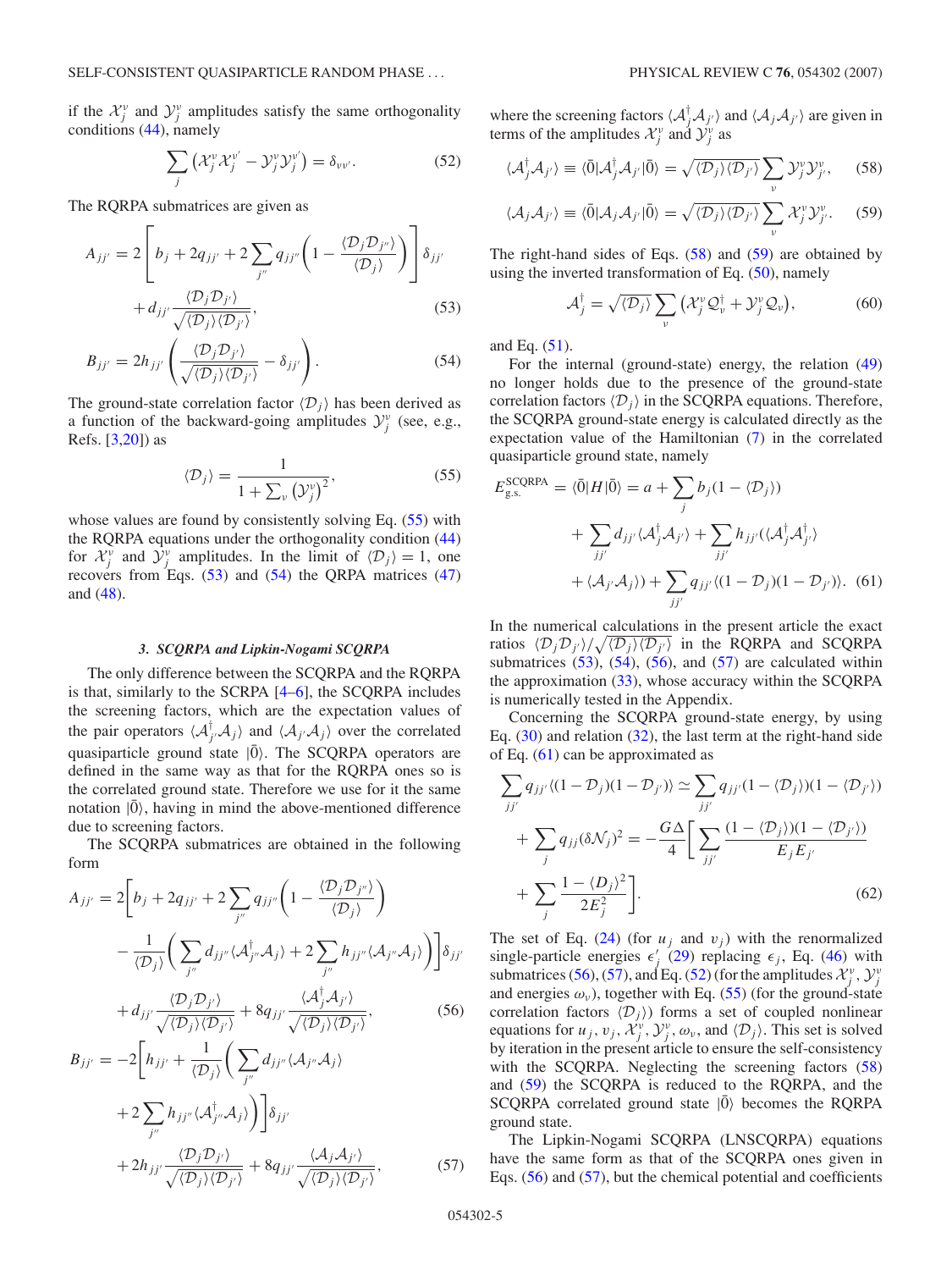<span id="page-5-0"></span>

FIG. 1. (Color online) Pairing gaps  $\Delta$  as functions of *G* for *N* = 10. The dotted, thin, and thick dash-dotted lines denote the BCS, RBCS, and BCS1 results, respectively, whereas the dashed, thin, and thick dash-double-dotted lines represent the LN, RLN, and LN1 results, respectively.

of the Bogoliubov transformation are determined by solving the LN1 gap equations [\(34\)](#page-3-0) and [\(35\)](#page-3-0) instead of the BCS ones.

#### **III. ANALYSIS OF NUMERICAL CALCULATIONS**

We carried out the calculations of the ground-state energy,  $E_{\rm g,s}$ , and energies of excited states,  $\omega_{\nu} \equiv \mathcal{E}_{\nu} - \mathcal{E}_0$ , in the quasiparticle representation using the BCS, QRPA, SCQRPA as well as their renormalized and PNP versions, namely the RBCS, BCS1, LN, RLN, LN1, LNQRPA, and LNSCQRPA, at several values of particle number *N*. The detailed discussion is given for the case with  $N = 10$ . In the end of the discussion we report a comparison among results obtained for  $N = 4, 6, 8$ , and 10 to see the systematic with increasing *N*.

### **A. Pairing gap**

Shown in Fig. 1 are the pairing gaps obtained within the BCS, RBCS, BCS1, LN, RLN, and LN1 as functions of the pairing-interaction parameter *G* for  $N = 10$ . Similarly to the two-level case [\[20\]](#page-11-0), the BCS has only a trivial solution  $\Delta_{\rm BCS} = 0$  at  $G \leq G_{\rm cr}^{\rm BCS} = 0.34$  MeV, whereas at  $G > G_{\rm cr}^{\rm BCS}$ the gap  $\Delta_{BCS}$  increases with *G*. Within the BCS1 (RBCS) the ground-state correlation factor  $\langle D_j \rangle$  is always smaller than 1 (at  $G \neq 0$ ). This shifts up the value of the critical point  $G_{cr}$  to  $G_{cr}^{RBCS} \simeq 0.38$  MeV, and  $G_{cr}^{BCS1} \simeq 0.47$  MeV so that  $G_{\text{cr}}^{\text{BCS}} < G_{\text{cr}}^{\text{RBCS}} < G_{\text{cr}}^{\text{BCS1}}$ . The PNP within the LN method completely smears out the BCS and BCS1 (RBCS) critical points to produce the pairing gap  $\Delta_{LN}$  as a smooth function of *G*, which increases with *G* starting from its zero value at  $G = 0$ . It is worth noticing that, whereas the BCS1 and RLN gaps are smaller than the BCS one at a given *G*, especially for the BCS1 gap at  $G \simeq G_{\text{cr}}^{\text{BCS1}}$ , the increases of the gap offered by the LN1 and RLN compared to the LN value are negligible at all *G*.

### **B. Ground-state energy**

Shown in Fig. 2 are the results for the ground-state energies obtained within the BCS, LN, SCRPA, QRPA, LNQRPA, SCQRPA, and LNSCQRPA in comparison with the exact one for  $N = 10$ . The exact result is obtained by directly diagonalizing the Hamiltonian in the Fock space [\[21\]](#page-11-0). It is seen that the BCS strongly overestimates the exact solution. The LN result comes much closer to the exact one even in the vicinity of the BCS (QRPA) critical point, whereas the QRPA (RPA) result agrees well with the exact solution only at  $G \gg G_{\text{cr}}^{\text{BCS}}$  ( $G \ll G_{\text{cr}}^{\text{BCS}}$ ). The improvement given by the SCRPA is significant as its result nearly coincides with the exact one in the weak coupling region. However, the convergence of the SCRPA solution is getting poor in the strong coupling region. As a result, only the values up to



FIG. 2. (Color online) Ground-state energies as functions of *G* for *N* = 10. The exact result is represented by the thin solid line in both (a) and (b). In (a), the dotted line denotes the BCS result, the thin dashed line stands for the LN result, the dash-dotted line shows the *pp* RPA result at  $G \leq G_{cr}^{BCS}$ , and the QRPA one at  $G > G_{cr}^{BCS}$ , whereas the dash-double-dotted line depicts the LNQRPA result. Predictions by self-consistent approaches are plotted in (b), where the thick dashed line denotes the SCRPA result, whereas the SCQRPA and LNSCQRPA are shown by the thick solid and double-dash-dotted lines, respectively.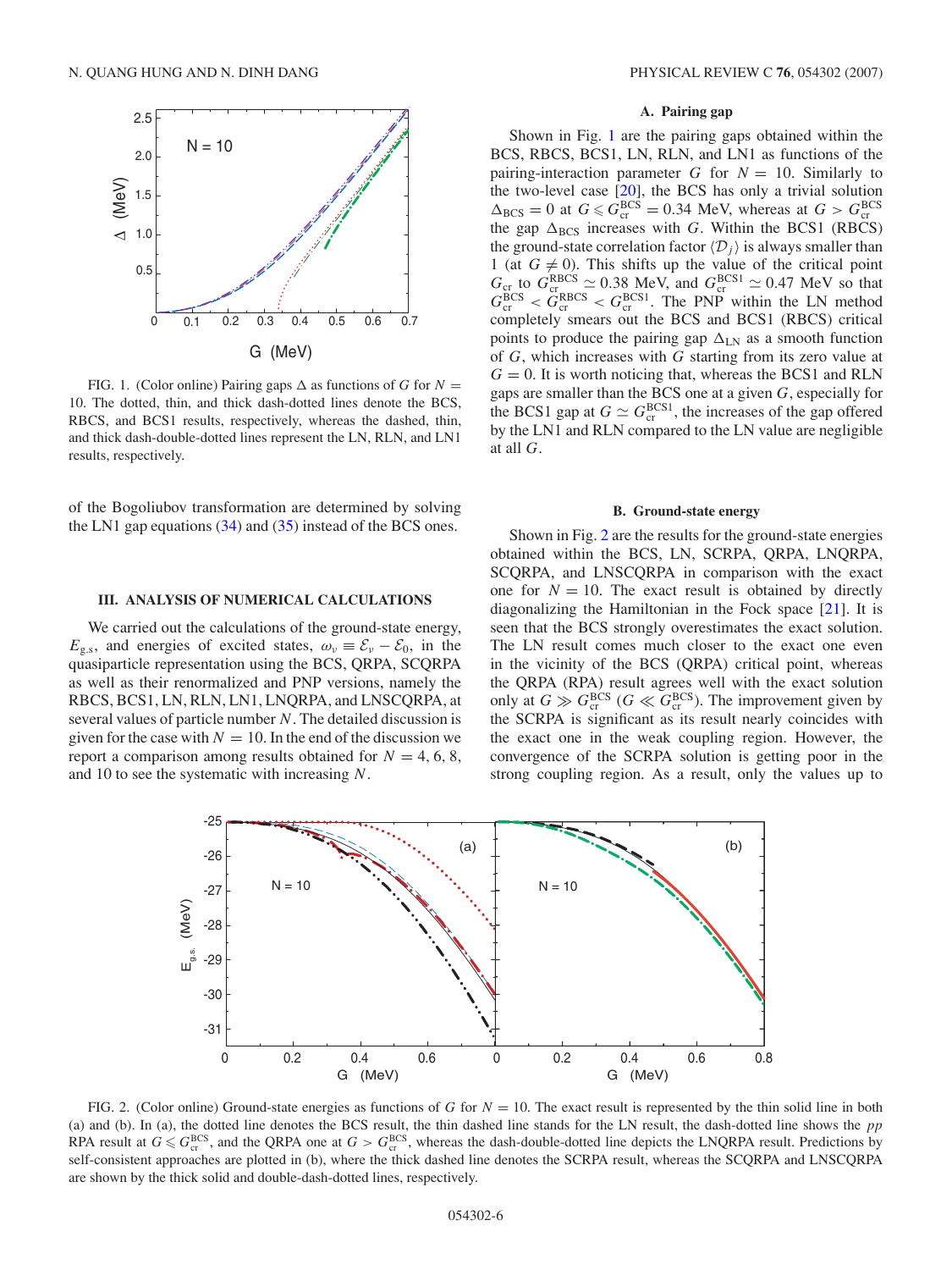<span id="page-6-0"></span> $G \le 0.46$  MeV are accessible. The SCQRPA is much better than the QRPA as it fits well the exact ground-state energy at  $G \geqslant G_{\text{cr}}^{\text{BCS1}}$ . The LNQRPA strongly underestimates the exact solution, whereas the LNSCQRPA, which includes the effects due to the screening factors in combination with PNP, significantly improves the overall fit. From this analysis, we can say that, among all the approximations undergoing the test to describe simultaneously the ground and excited states, the SCRPA, SCQRPA, and LNSCQRPA can be selected as those which fit best the exact ground-state energy. The LN method based on the BCS (thin dashed line) also fits quite well the exact one at all *G* but it does not allow to describe the excited states as the approaches based on the QRPA do. Although the fit offered by the LNSCQRPA in the vicinity of the critical point is somewhat poorer than those given by the SCRPA and the SCQRPA, its advantage is that it does not suffer any phase-transition point due to the violation of particle number as well as the Pauli principle.

The corrections due to ground-state correlations can also be clearly seen by examining the energy difference

$$
\Delta E \equiv E_{\rm g.s.}(G) - E_{\rm g.s.}(0) \tag{63}
$$

between the ground-state energies defined at finite and zero *G*. <sup>2</sup> The values of this energy difference as predicted by the QRPA, SCQRPA, LNQRPA, and LNSCQRPA for the system with  $N = 10$  at various G are compared with the exact ones in Table I. It is seen from this table that, although in the weak coupling regime ( $G_{\text{cr}}^{\text{BCS}} \le G \le 0.8 \text{ MeV}$ ) the QRPA and SCQRPA predictions for this energy difference are closer to the exact result, at high *G* the SCQRPA and LNSCQRPA are the ones that offer the better fits for this quantity. The LNQRPA, on the contrary, offers a quite poor fit for  $\Delta E$  to the exact result.

More quantitative calibrations can be seen by analyzing the relative errors

$$
\delta E^{(a)} = \frac{\Delta E^{(approx)} - \Delta E^{(exact)}}{\Delta E^{(exact)}}, \text{ and}
$$

$$
\delta E^{(b)} = \frac{E^{(approx)} - E^{(exact)}}{E^{(exact)}}, \tag{64}
$$

which are shown in Table [II.](#page-7-0) Because  $\Delta E^{(exact)}$  are quite small at small *G*, the relative errors  $\delta E^{(a)}$  are quite large in the weakcoupling region. In this respect the relative error  $\delta E^{(b)}$  turns out to be a better calibration. Although  $\delta E^{(a)}$  decreases as *G* increases for all approximations with the LNSCQRPA having the smallest relative errors at large *G*, the behavior of  $\delta E^{(b)}$  on *G* is somewhat different depending on the approximation. A decrease of this quantity is seen within the QRPA and SCQRPA

TABLE I. The energy difference  $\Delta E \equiv E_{\text{g.s.}}(G) - E_{\text{g.s.}}(0)$  at various *G* (in MeV) as predicted by the QRPA, SCQRPA, LNQRPA, LNSCQRPA, and exact solutions for  $N = 10$ .

| G    | ORPA     | SCORPA   |          | LNQRPA LNSCQRPA | Exact    |
|------|----------|----------|----------|-----------------|----------|
| 0.10 |          |          | $-0.05$  | $-0.06$         | $-0.04$  |
| 0.20 |          |          | $-0.24$  | $-0.28$         | $-0.17$  |
| 0.30 |          |          | $-0.63$  | $-0.69$         | $-0.44$  |
| 0.35 | $-0.93$  |          | $-0.91$  | $-0.94$         | $-0.64$  |
| 0.40 | $-1.00$  |          | $-1.26$  | $-1.21$         | $-0.90$  |
| 0.47 | $-1.38$  | $-1.44$  | $-1.86$  | $-1.66$         | $-1.36$  |
| 0.50 | $-1.60$  | $-1.66$  | $-2.16$  | $-1.88$         | $-1.60$  |
| 0.60 | $-2.53$  | $-2.58$  | $-3.34$  | $-2.80$         | $-2.56$  |
| 0.70 | $-3.70$  | $-3.75$  | $-4.76$  | $-3.96$         | $-3.76$  |
| 0.80 | $-5.09$  | $-5.13$  | $-6.39$  | $-5.33$         | $-5.17$  |
| 0.90 | $-6.65$  | $-6.68$  | $-8.19$  | $-6.87$         | $-6.75$  |
| 1.00 | $-8.34$  | $-8.38$  | $-10.13$ | $-8.56$         | $-8.46$  |
| 1.10 | $-10.15$ | $-10.18$ | $-12.19$ | $-10.37$        | $-10.29$ |
| 1.20 | $-12.05$ | $-12.08$ | $-14.33$ | $-12.27$        | $-12.22$ |
| 1.30 | $-14.03$ | $-14.06$ | $-16.55$ | $-14.25$        | $-14.22$ |
| 1.40 | $-16.06$ | $-16.10$ | $-18.84$ | $-16.30$        | $-16.28$ |

with increasing  $G$  up to  $G = 0.7$  MeV, and an increase with *G* takes place at large *G*. For the LNSCQRPA, the relative error  $\delta E^{(b)}$  increases first with *G* up to  $G = 0.4$  MeV, then decreases at larger *G*. Within LNQRPA one sees a steady increase of  $\delta E^{(b)}$  with *G* to reach a value as large as 6.2% at  $G = 1.4$  MeV.

The quantities that are directly defined by the differences of ground-state energies are the chemical potentials *λ*<sup>±</sup> and *λ*, namely

$$
\lambda^{+} = \frac{1}{2} [E_{\text{g.s.}}(N+2) - E_{\text{g.s.}}(N)],
$$
  
\n
$$
\lambda^{-} = \frac{1}{2} [E_{\text{g.s.}}(N) - E_{\text{g.s.}}(N-2)],
$$
  
\n
$$
\lambda = \frac{1}{2} (\lambda^{+} + \lambda^{-}).
$$
\n(65)

The exact values of the chemical potentials  $\lambda$  and  $\lambda^{\pm}$  are shown in Fig. [3](#page-7-0) in comparison with the predictions within quasiparticle presentations for  $N = 10$ . It is seen from this figure that the SCRPA and SCQRPA [Fig.  $3(d)$ – $3(f)$ ] offer the best fit to the exact results except that the SCRPA poorly converges at *G >* 0.4 MeV, whereas SCQRPA stops at  $G = G_{cr}^{BCS1}$ . The RPA and QRPA also describe very well the exact results, except the values in the critical region, where the RPA and QRPA diverge. The LNSCQRPA predictions for the chemical potentials show smooth functions at all *G*, which fit well the exact results, including the region around  $G_{cr}$ , where they slightly underestimates the exact ones.

# **C. Energies of excited state**

As has been discussed in Refs. [\[9,20\]](#page-11-0), the first solution *ω*<sup>1</sup> of the QRPA or SCQRPA equations is the energy of spurious mode, which is well separated from the physical solutions *ων* with  $v \ge 2$ . The first excited state energy is therefore given by  $\omega_2$ . Figure [4](#page-7-0) shows the exact eigenvalues for the excited states. As has also been demonstrated in Ref. [\[22\]](#page-11-0), this figure shows that the coupling in the small-*G* region causes only small

<sup>&</sup>lt;sup>2</sup>Within the RPA and SCRPA, where the mean field is the HF one,  $\Delta E$  coincides with the correlation energy  $E_{\text{corr}} \equiv E_{\text{g.s.}} - E_{\text{HF}}$ because  $E_{\text{g.s.}}^{(\text{exact})}(0) = E_{\text{HF}}, (f_p^{\text{HF}} = 0, f_h^{\text{HF}} = 1)$ . Within the quasiparticle formalism, however, *E*corr is defined as the difference between the QRPA (LNQRPA, SCQRPA, LNSQRPA) ground-state energy and that given within the BCS (LN, LN1) method. This  $E_{\text{corr}}$  is quite different from  $\Delta E$  in the strong-coupling regime because of the large pairing gap. Therefore we find more appropriate in the quasiparticle representation to compare the approximated and exact energies  $\Delta E$  $(63)$  rather than  $E_{\text{corr}}$ .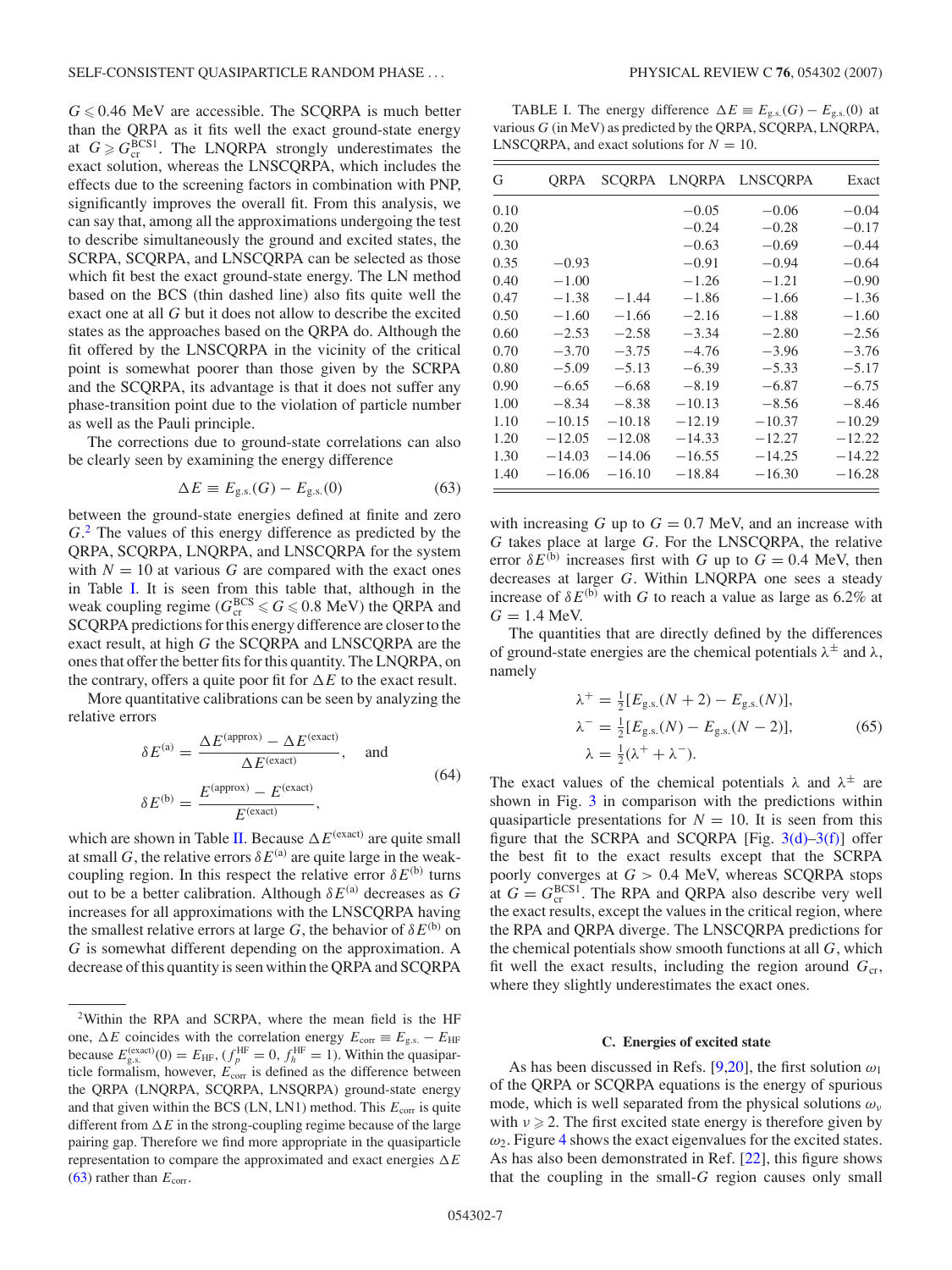| $G$ (MeV) | $\delta E^{(a)}(\%)$ |               |               |                 | $\delta E^{\rm (b)}(\%)$ |               |               |                 |
|-----------|----------------------|---------------|---------------|-----------------|--------------------------|---------------|---------------|-----------------|
|           | <b>ORPA</b>          | <b>SCORPA</b> | <b>LNQRPA</b> | <b>LNSCORPA</b> | <b>ORPA</b>              | <b>SCORPA</b> | <b>LNORPA</b> | <b>LNSCORPA</b> |
| 0.10      |                      |               | 25.00         | 50.00           |                          |               | 0.04          | 0.08            |
| 0.20      |                      |               | 41.18         | 64.71           |                          |               | 0.28          | 0.44            |
| 0.30      |                      |               | 43.18         | 56.82           |                          |               | 0.75          | 0.98            |
| 0.35      | 43.51                |               | 42.19         | 46.88           | 1.13                     |               | 1.05          | 1.17            |
| 0.40      | 11.11                |               | 40.00         | 34.44           | 0.39                     |               | 1.39          | 1.20            |
| 0.47      | 1.47                 | 5.88          | 36.76         | 22.06           | 0.08                     | 0.30          | 1.90          | 1.14            |
| 0.50      | 0.00                 | 3.75          | 35.00         | 17.50           | 0.00                     | 0.23          | 2.11          | 1.05            |
| 0.60      | 1.17                 | 0.78          | 30.47         | 9.37            | 0.11                     | 0.07          | 2.83          | 0.87            |
| 0.70      | 1.60                 | 0.27          | 26.60         | 5.32            | 0.21                     | 0.03          | 3.48          | 0.70            |
| 0.80      | 1.55                 | 0.77          | 23.60         | 3.09            | 0.27                     | 0.13          | 4.04          | 0.53            |
| 0.90      | 1.48                 | 1.04          | 21.33         | 1.78            | 0.32                     | 0.22          | 4.54          | 0.38            |
| 1.00      | 1.42                 | 0.95          | 19.74         | 1.18            | 0.36                     | 0.24          | 4.99          | 0.30            |
| 1.10      | 1.36                 | 1.07          | 18.46         | 0.78            | 0.40                     | 0.31          | 5.38          | 0.23            |
| 1.20      | 1.39                 | 1.15          | 17.27         | 0.41            | 0.46                     | 0.38          | 5.67          | 0.13            |
| 1.30      | 1.34                 | 1.13          | 16.39         | 0.21            | 0.48                     | 0.41          | 5.94          | 0.08            |
| 1.40      | 1.35                 | 1.11          | 15.72         | 0.12            | 0.53                     | 0.44          | 6.20          | 0.05            |

<span id="page-7-0"></span>TABLE II. Relative errors  $\delta E^{(a)}$  and  $\delta E^{(b)}$  from Eq. [\(64\)](#page-6-0) at various *G* as predicted by the QRPA, SCQRPA, LNQRPA, and LNSCQRPA for  $N = 10$ .

perturbations in the single-particle levels. With increasing *G* the system goes to the crossover regime, where level splitting and crossing are seen, releasing the levels' degeneracy. In the strong coupling regime the levels coalesce into narrow well-separated bands. The approaches based on the QRPA



FIG. 3. (Color online) Chemical potentials  $\lambda$  and  $\lambda^{\pm}$  as functions of *G* for  $N = 10$  as predicted by the exact solutions, RPA, ORPA, SCRPA, SCQRPA, and LNSCQRPA. Notations are as in Fig. [2.](#page-5-0)

with PNP within the LN method also splits the levels but the nature of the splitting comes from the two components within the QRPA operator  $(40)$ , which correspond to the addition and removal modes, respectively, in the RPA limit. When the pairing gap  $\Delta$  is finite, it is not possible to consider the QRPA excitations as purely addition or removal modes but only as those with some components having the dominating property inherent to one of these modes. The QRPA eigenvalues also have two branches with positive  $\omega_{\nu}$  and negative  $-\omega_{\nu}$  energies. However, unlike the *pp* RPA, where the negative eigenvalues in the equations for addition modes are also physical as they are the energies of the removal modes taken with the minus sign and vice versa, within the QRPA only the positive energies  $\omega$ <sub>v</sub> are physical, and they are compared with the exact ones,  $E_{\nu}^{\text{ex}} \equiv \mathcal{E}_{\nu}(N) - \mathcal{E}_{0}(N)$ , in the present article.



FIG. 4. Exact energies  $E_v^{\text{ex}} \equiv \mathcal{E}_v^{\text{ex}}(N) - \mathcal{E}_0^{\text{ex}}(N)$  obtained within the Richardson model for excited states *ν* relative to the exact groundstate level  $\mathcal{E}_0^{\text{ex}}$  as functions of *G* for *N* = 10.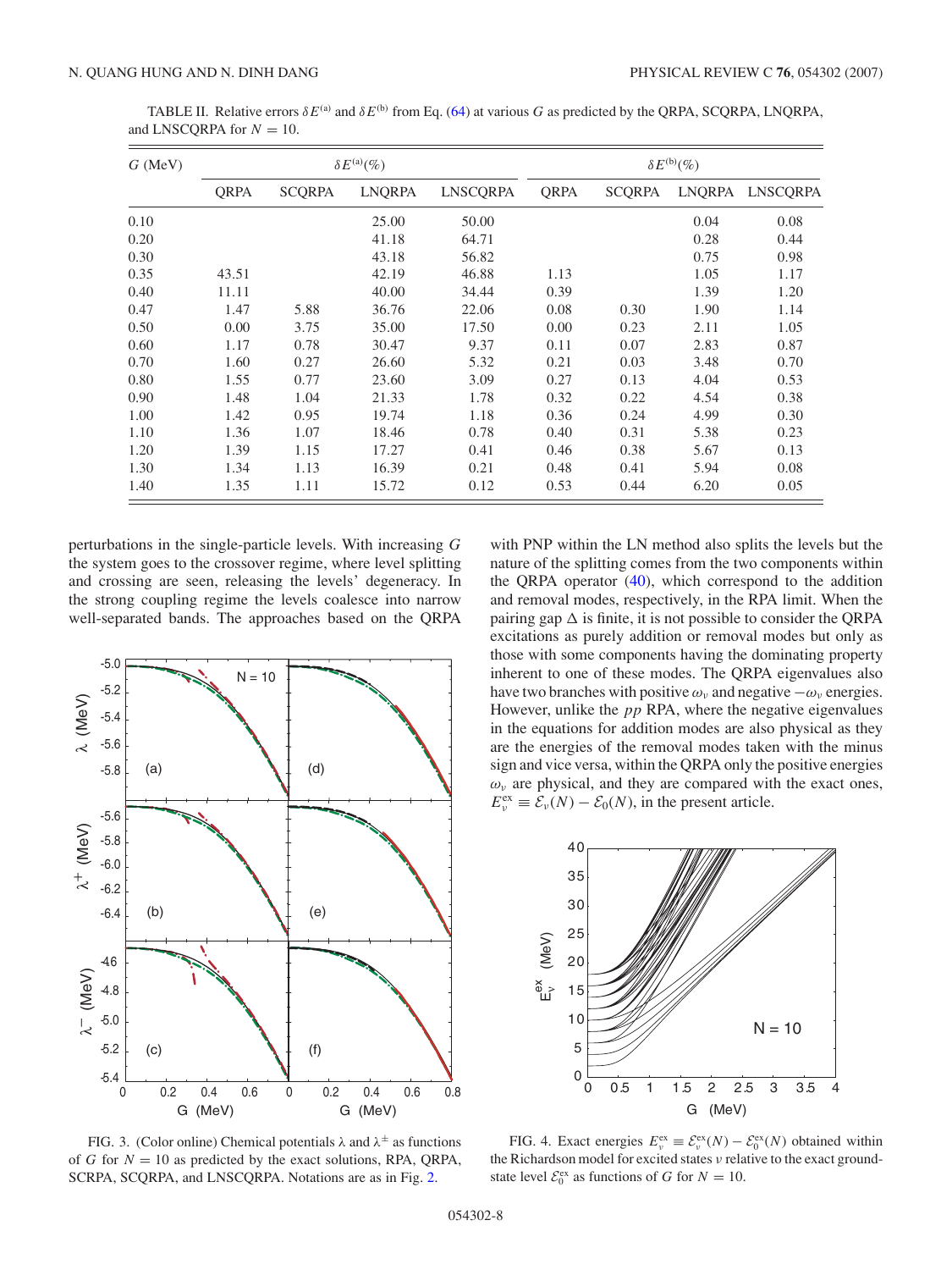<span id="page-8-0"></span>

FIG. 5. (Color online) The energies of the first excited state as functions of *G* at  $N = 10$ . The results refer to the exact solution,  $E_1^{\text{ex}}$  (solid line), the QRPA solution,  $\omega_2^{\text{QRPA}}$  (dash-dotted line), the  $SCQRPA$  solution,  $\omega_2^{SCQRPA}$  (thick solid line), the LNQRPA solutions,  $\omega_2^{\text{LNQRPA}}$  (thin dash–double-dotted line), and  $\omega_3^{\text{LNQRPA}}$  (thick dash– double-dotted line), as well as the LNSCQRPA solutions,  $ω_2^{\text{LNSCQRPA}}$  (thin double-dash-dotted line), and  $ω_3^{\text{LNSCQRPA}}$  (thick double-dashdotted line).

As an example to illustrate this level-splitting pattern, we show in Fig. 5 the exact energy  $E_1^{\text{ex}} \equiv \mathcal{E}_1(N) - \mathcal{E}_0(N)$  of the lowest excited state  $(v = 1)$  with respect to the exact ground state  $(\nu = 0)$  in the system with  $N = 10$  particles in comparison with the predictions within the QRPA, LNQRPA, SCQRPA, and LNSCQRPA.<sup>3</sup> As the exact energy  $E_1^{\text{ex}}$  represents the energy of the lowest pair-vibration state, it is compared with the energies  $\omega_1$  of the lowest excited state obtained within QRPA, LNQRPA, SCQRPA, and LNSCQRPA, which are built on the pairing condensate (quasiparticle vacuum). The splitting is clearly seen from Fig. 5 within the LN method, namely the LNQRPA and LNSCQRPA. One can see that, within the LN(SC)QRPA, each single level at  $G = 0$  splits into two components in the small-*G* region, e.g., the pair  $\omega_2^{\text{LNQRPA}}$  and  $\omega_3^{\text{LNQRPA}}$  or  $\omega_2^{\text{LNSCQRPA}}$  and  $\omega_3^{\text{LNSCQRPA}}$ . To look inside the source of the splitting, we rewrite the QRPA operator [\(40\)](#page-3-0) into the components with dominating contributions of additionand removal-mode patterns as follows:

$$
Q_{\nu}^{\dagger} = (Q_{\nu}^{\dagger})^{(A)} + (Q_{\nu}^{\dagger})^{(R)},
$$
  
\n
$$
(Q_{\nu}^{\dagger})^{(A)} = \sum_{p} X_{p}^{\nu} A_{p}^{\dagger} - \sum_{h} Y_{h}^{\nu} A_{h},
$$
  
\n
$$
(Q_{\nu}^{\dagger})^{(R)} = \sum_{h} X_{h}^{\nu} A_{h}^{\dagger} - \sum_{p} Y_{p}^{\nu} A_{p},
$$
  
\n(66)

where the indices *j* run over all the levels, from which those located below (above) the chemical potential are formally



FIG. 6. The energies of the first excited state in different schemes as functions of *G* for  $N = 10$ . The thin and thick dash-double-dotted lines denote the second and third LNQRPA solutions, whereas the thin and thick dotted lines stand for the absolute values of the corresponding solutions within the LNQRPA1 scheme.

labeled with *h* (*p*) indices. It is not difficult to see that in the RPA limit (or zero-pairing limit),  $(Q_v^{\dagger})^{(A)}$  is transformed into operator  $A_{\nu}^{\dagger}$  that generates the addition modes, whereas  $(Q_{\nu}^{\dagger})^{(R)}$  becomes  $R_{\nu}^{\dagger}$  that generates the removal modes (in the standard notations for addition and removal operators from Refs.  $[4-6]$ ). Using this formal expression  $(66)$ , we derived the QRPA equations for the excitations generated by operators  $(Q_v^{\dagger})^{(A)}$  and  $(Q_v^{\dagger})^{(R)}$ , separately. The energies of the corresponding first excited states from the resulting sets of equations were calculated by using the LN method. We call this scheme as LNQRPA1. The set of equations for the modes generated by operator  $(Q_v^{\dagger})^{(A)}$  gives a negative  $\omega_2^{\text{LNQRPA1}}$  and positive  $\omega_3^{\text{LNQRPA1}}$ , which means that they correspond to the energies of the removal and addition modes, respectively. The absolute values of these energies are shown in Fig. 6 along with  $\omega_{2,3}^{\text{LNQRPA}}$ . It is seen from this figure that in the weak-coupling region the higher-lying levels  $\omega_3^{\text{LNQRPA}}$  and  $\omega_3^{\text{LNQRPA}}$  nearly coincide, whereas the lower-lying one,  $\omega_2^{\text{LNQRPA}}$ , is almost the same as  $|\omega_2^{\text{LNQRPA1}}|$ . From here, we can identify  $\omega_3^{\text{LNQRPA}}$ and  $\omega_2^{\text{LNQRPA}}$  as the levels where the addition and removal modes dominate, respectively. As the interaction *G* increases, the occupation probabilities of the levels below and above the Fermi level become comparable so it becomes more and more difficult to separate the patterns belonging to addition and removal modes in the QRPA excitations.

From this analysis and Fig. 5, it becomes clear that, in the weak coupling region, the level  $\omega_3^{\text{LNQRPA}}$ , which is generated mainly by the addition mode, fits well the exact result, whereas the agreement between the exact energy and  $\omega_2^{\text{QRPA}}$  as well as  $\omega_2^{\text{SCQRPA}}$  is good only in the strong coupling region. At large values of *G*, predictions by all approximations and the exact solution coalesce into one band, whose width vanishes in the limit  $G \rightarrow \infty$ .

<sup>&</sup>lt;sup>3</sup>For the two-level case  $E_1^{\text{ex}}$  corresponds to the solid line in the upper panel of Figs. [1](#page-5-0) and  $3-5$  in Ref. [\[9\]](#page-11-0) or Figs.  $1-3$  in Ref. [\[17\]](#page-11-0) for  $N = 4, 8,$  and 12).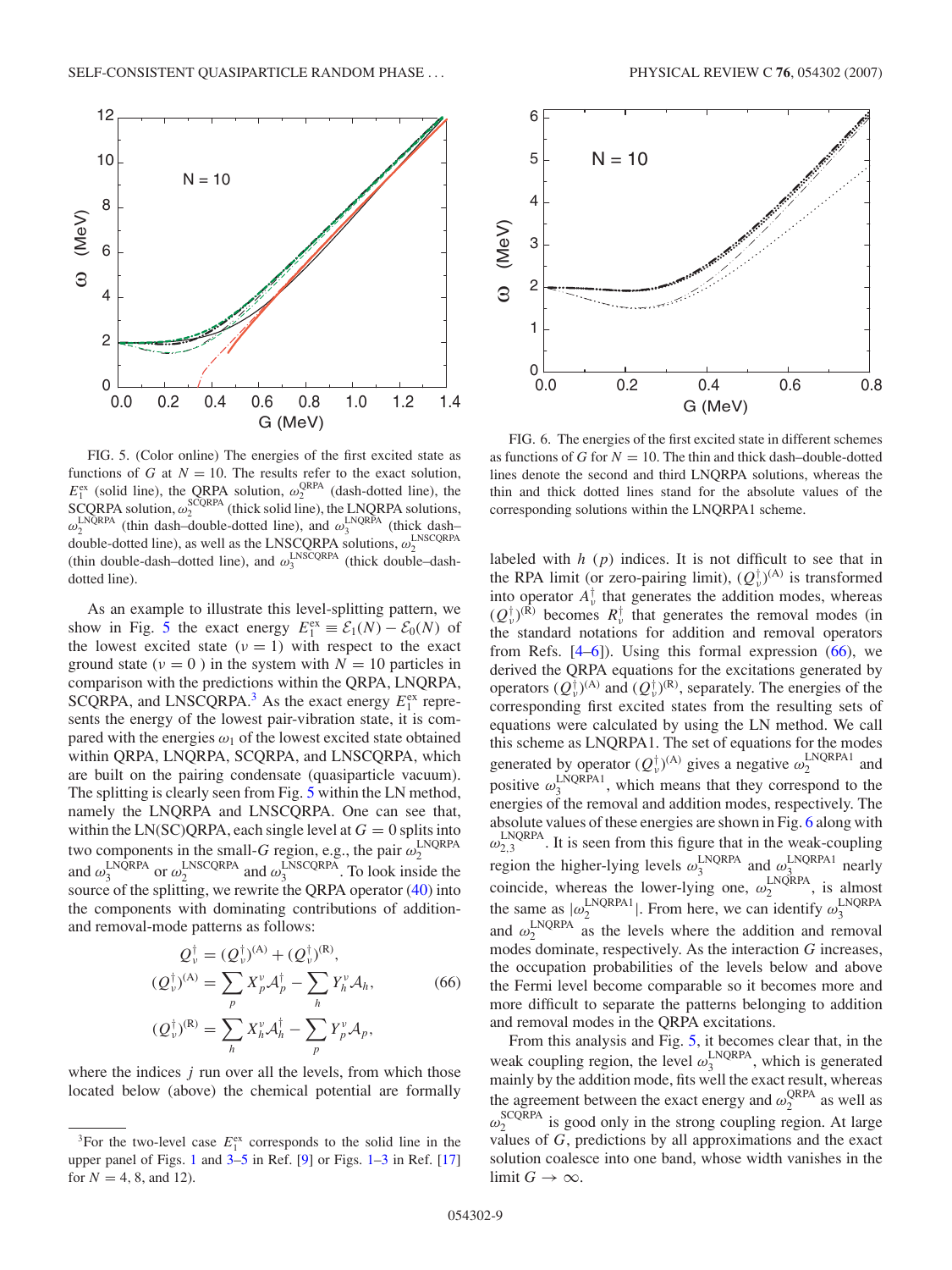

FIG. 7. (Color online) Energies of ground state (left panels) (notations as in Fig. [2\)](#page-5-0) and first excited state (right panels) (notations as in Fig. [5\)](#page-8-0) for several values of *N* indicated on the panels as functions of *G*.

The energies of the ground state and the first excited state obtained for  $N = 4, 6, 8$  are depicted in Fig. 7. The figure shows that increasing *N* worsens the agreement of the results obtained within the LNQRPA and LNSCQPPA with the exact ones for both the ground state and the first excited state, whereas the QRPA and SCQRPA results become closer to the exact ones at  $G \gg G_{cr}$ . At small *N* ( $N = 4$ ), the solution  $\omega_3^{\text{LNQRPA}}$  seems to fit best the exact result for all values of *G*.  $\omega_3^{\text{LNQRPA}}$  seems to fit best the exact result for all values of *G*.

The pair-vibration excitation energy  $E_1^{\text{ex}}$  is usually larger than the energy of the lowest state with one broken pair. The latter is described within the pp RPA as the energy of the lowest addition mode in the laboratory reference frame fixed to the ground state of *N*-particle system [\[4–6\]](#page-11-0). It is worthwhile to compare the predictions for the excited-state energies obtained within the quasiparticle approaches developed in the present article with *pp* RPA and SCRPA predictions by transforming the latter into the intrinsic reference frame of the system with  $N + 2$  particles. This is done as follows. From the (SC)RPA energy of the ground-state level  $\omega_0^{\text{(SC)RPA}} = \mathcal{E}_0^{\text{(SC)RPA}}(N +$ 2) –  $\mathcal{E}_0^{(\text{SC})\text{RPA}}(N)$  and that of the first excited state  $\omega_1^{(\text{SC})\text{RPA}} =$ <br>  $\mathcal{E}_1^{(\text{SC})\text{RPA}}(N+2) - \mathcal{E}_0^{(\text{SC})\text{RPA}}(N)^4$  it follows that

$$
\Delta \omega^{(\text{SC})\text{RPA}} \equiv \omega_1^{(\text{SC})\text{RPA}} - \omega_0^{(\text{SC})\text{RPA}} \n= \mathcal{E}_1^{(\text{SC})\text{RPA}}(N+2) - \mathcal{E}_0^{(\text{SC})\text{RPA}}(N+2),
$$
\n(67)

This energy  $\Delta \omega^{(\text{SC})\text{RPA}}$  is shown in Fig. 8 as a function of *G* along with the corresponding LNQRPA, LNSCQRPA, and

exact energies for several values of *N*. This figure clearly shows that the LNQRPA and LNSCQRPA are superior to the *pp* RPA and SCRPA as they offer an overall prediction closer to the exact result for all *G* and *N*. They neither collapse at a *G*cr as in the case with the *pp* RPA nor have a poor convergence as the SCRPA does at  $G \gg G_{cr}$ .



FIG. 8. (Color online) Energy  $\Delta \omega^{\text{(SC)RPA}}$  (67) obtained within the *pp* RPA (dash-dotted line) and SCRPA (thick solid line) as a function of *G* for several values of *N* in comparison with the energy  $\omega_3^{\text{LNQRPA}}$ <br>(dash–double-dotted line),  $\omega_3^{\text{LNSCQRPA}}$  (double-dash–dotted line), and the exact energy  $E_1^{\text{ex}}$  (thin solid line), which are the same as those in Fig. 7(d)–7(f) for  $N = 4, 6,$  and 8.

<sup>&</sup>lt;sup>4</sup>The energies  $\omega_0^{\text{(SC)RPA}}$  and  $\omega_1^{\text{(SC)RPA}}$  correspond to energies  $E_1$  and  $E_2$  shown in Figs. [3](#page-7-0) and [4](#page-7-0) in Ref. [\[4\]](#page-11-0), respectively.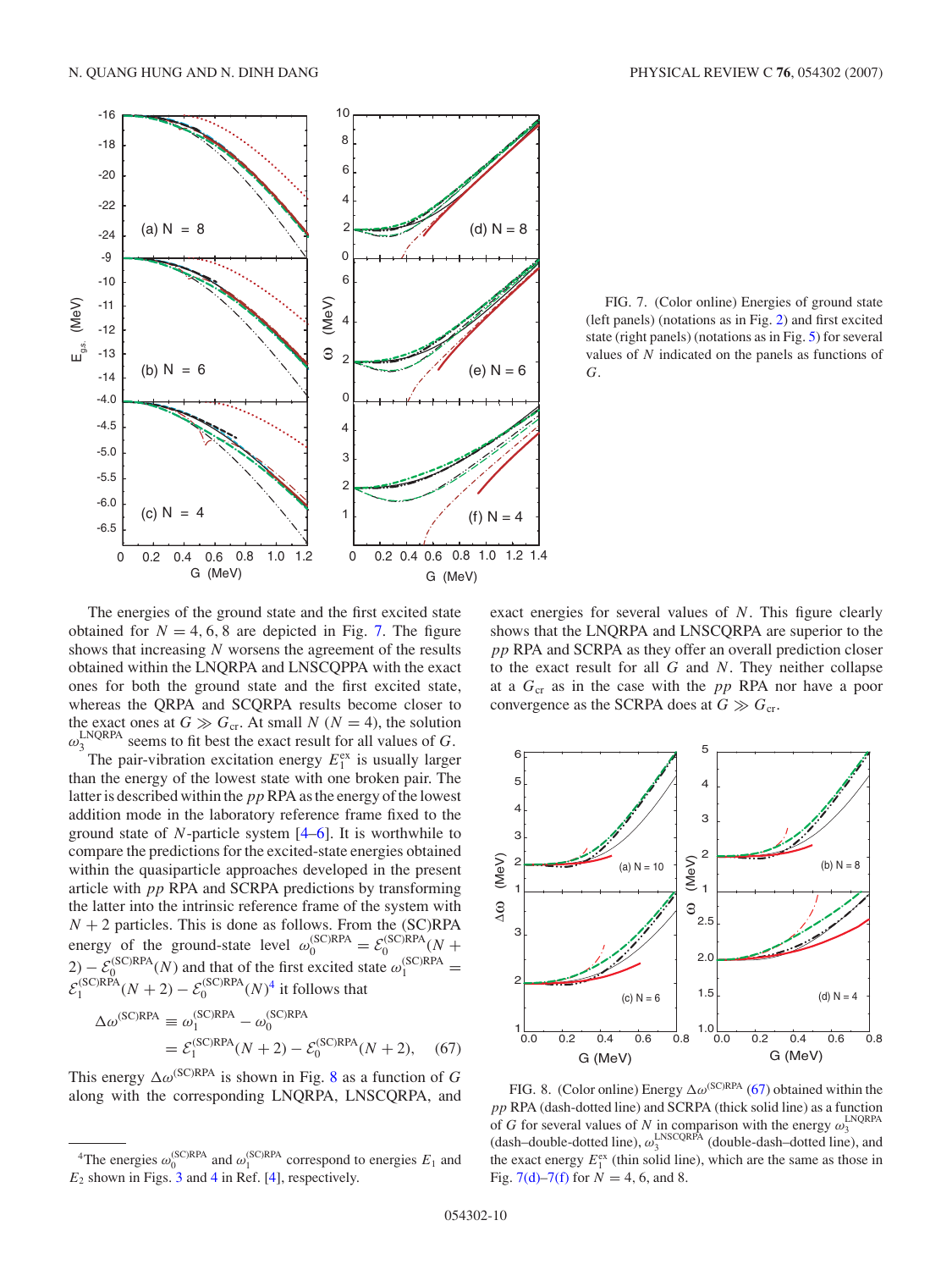<span id="page-10-0"></span>TABLE III. BCS1 and LN1 pairing gaps (in MeV) at various values of *G* (in MeV) (see text).

| G    | BCS <sub>1</sub> |                     |                                    | LN1                  |                                 |                                                     |  |
|------|------------------|---------------------|------------------------------------|----------------------|---------------------------------|-----------------------------------------------------|--|
|      | Δ                | $\overline{\Delta}$ | $\frac{\delta \Delta}{\Delta}$ (%) | $\widetilde{\Delta}$ | $\overline{\widetilde{\Delta}}$ | $\frac{\delta \tilde{\Delta}}{\tilde{\lambda}}(\%)$ |  |
| 0.01 |                  |                     |                                    | 0.0015               | 0.0015                          | 0.0000                                              |  |
| 0.10 |                  |                     |                                    | 0.0606               | 0.0607                          | 0.1647                                              |  |
| 0.20 |                  |                     |                                    | 0.2279               | 0.2289                          | 0.4369                                              |  |
| 0.30 |                  |                     |                                    | 0.5278               | 0.5321                          | 0.8081                                              |  |
| 0.40 |                  |                     |                                    | 0.9579               | 0.9660                          | 0.8385                                              |  |
| 0.47 | 0.8224           | 0.8357              | 1.5915                             | 1.3139               | 1.3233                          | 0.7103                                              |  |
| 0.50 | 1.0694           | 1.0829              | 1.2467                             | 1.4742               | 1.4839                          | 0.6537                                              |  |
| 0.60 | 1.7219           | 1.7351              | 0.7608                             | 2.0261               | 2.0360                          | 0.4862                                              |  |
| 0.70 | 2.3314           | 2.3436              | 0.5206                             | 2.5896               | 2.5993                          | 0.3617                                              |  |
| 0.80 | 2.9279           | 2.9391              | 0.3811                             | 3.1541               | 3.1633                          | 0.2908                                              |  |
| 0.90 | 3.5132           | 3.5235              | 0.2923                             | 3.7148               | 3.7234                          | 0.2310                                              |  |
| 1.00 | 4.0882           | 4.0977              | 0.2318                             | 4.2701               | 4.2783                          | 0.1917                                              |  |
| 1.10 | 4.6539           | 4.6629              | 0.1930                             | 4.8197               | 4.8277                          | 0.1657                                              |  |
| 1.20 | 5.2118           | 5.2203              | 0.1628                             | 5.3641               | 5.3718                          | 0.1433                                              |  |
| 1.30 | 5.7628           | 5.7710              | 0.1421                             | 5.9037               | 5.9113                          | 0.1286                                              |  |
| 1.40 | 6.3079           | 6.3160              | 0.1282                             | 6.4390               | 6.4466                          | 0.1179                                              |  |

### **IV. CONCLUSIONS**

This work proposes a self-consistent version of the QRPA in combination with particle-number projection within the Lipkin-Nogami method as an approach that works at any values of the pairing-interaction parameter *G* without suffering a phase-transition-like collapse (or poor convergence) due to the violation of Pauli principle as well as of the integral of motion such as the particle number. The self-consistency is maintained within a set of coupled equations for the pairing gap, QRPA amplitudes, and energies by means of the screening factors, which are the expectation values of the products of quasiparticle-pair operators, and the ground-state correlation factor, which is a function of the QRPA backward-going amplitudes.

The proposed approach is tested in a multilevel exactly solvable model, namely the Richardson model for pairing. The energies of the ground and first-excited states are calculated within several approximations such as the BCS, RBCS, BCS1, LN, RLN, LN1, QRPA, SCQRPA, LNQRPA, and LNSCQRPA. The obtained results for the ground-state energy show that the use of the LN method that includes the SCQRPA correlations not only allows us to avoid the collapse of the BCS as well as the QRPA but also fits well the exact result. For the energy of the first excited state, the LNQRPA and LNSCQRPA results offer the best fits to the exact solutions in the weak coupling region with large particle numbers, whereas the QRPA and SCQRPA reproduce well the exact one in the strong coupling region. In the limit of very large *G* all the approximations predict nearly the same value as that of the exact one. As the number of particles decreases, it becomes sufficiently well to use the predictions given by the LNQRPA and LNSCQRPA for energies of both the ground state and first-excited state to fit the exact results.

We believe that the approach proposed in this work can be useful in the applications to light and unstable nuclei, where the validity of the QBA and that of the conventional BCS are in question. Such applications are the goal for forthcoming studies.

# **ACKNOWLEDGMENTS**

The authors are grateful to Michelangelo Sambataro (Catania) for his assistance in the exact solutions of the Richardson model. The numerical calculations were carried out using the FORTRAN IMSL Library by Visual Numerics on the RIKEN Super Combined Cluster (RSCC) system. N.Q.H. is a RIKEN Asian Program Associate.

## **APPENDIX: ACCURACY OF APPROXIMATION (33)**

Let us analyze the accuracy of the assumption  $(33)$  used in the numerical solutions of the BCS1, LN1, and SCQRPA equations in the present article.

Shown in the second and fifth columns of Table III are the values of the pairing gaps  $\Delta$  and  $\tilde{\Delta}$  obtained under the approximation [\(33\)](#page-2-0) within the BCS1 and LN1 method, respectively. They are compared with the average gaps  $\overline{\Delta}$ (third column) and  $\tilde{\Delta}$  (sixth column), which are the values obtained by averaging the level-dependent BCS1 gap  $\Delta_j$  and LN1 gap  $\Delta_j$  over all the levels, namely  $\Delta = \sum_j \Delta_j/N$  and

TABLE IV. The ratio  $(\delta \mathcal{N}_j)^2 / (\mathcal{D}_j)$  from Eqs. [\(31\)](#page-2-0) and [\(32\)](#page-2-0) corresponding to the five lowest levels  $j = 1, \ldots, 5$ , and the energies  $\omega_3$  (in MeV) of the first excited state described in the text for  $N = 10$  at different values of *G* (in MeV) within the LNSCQRPA. The energy  $\omega_3(a)$  is obtained including the last term at the right-hand side of Eq. [\(31\)](#page-2-0), whereas  $\omega_3(b)$  is calculated using the approximation [\(33\)](#page-2-0).

| G    | $i=1$  | $i=2$  | $i=3$  | $i=4$  | $i=5$  | $\omega_3(a)$ | $\omega_3(b)$ |
|------|--------|--------|--------|--------|--------|---------------|---------------|
| 0.01 | 0.0000 | 0.0000 | 0.0000 | 0.0000 | 0.0000 | 2.0001        | 2.0001        |
| 0.2  | 0.0009 | 0.0012 | 0.0017 | 0.0027 | 0.0046 | 2.0697        | 2.0711        |
| 0.4  | 0.0023 | 0.0030 | 0.0040 | 0.0055 | 0.0082 | 2.6701        | 2.6742        |
| 0.6  | 0.0019 | 0.0023 | 0.0027 | 0.0032 | 0.0054 | 4.2040        | 4.2067        |
| 0.8  | 0.0013 | 0.0015 | 0.0016 | 0.0021 | 0.0033 | 6.1514        | 6.1531        |
| 1.0  | 0.0009 | 0.0010 | 0.0011 | 0.0015 | 0.0022 | 8.1798        | 8.1812        |
| 1.2  | 0.0006 | 0.0007 | 0.0009 | 0.0012 | 0.0017 | 10.211        | 10.212        |
| 1.4  | 0.0005 | 0.0006 | 0.0008 | 0.0011 | 0.0014 | 12.229        | 12.230        |